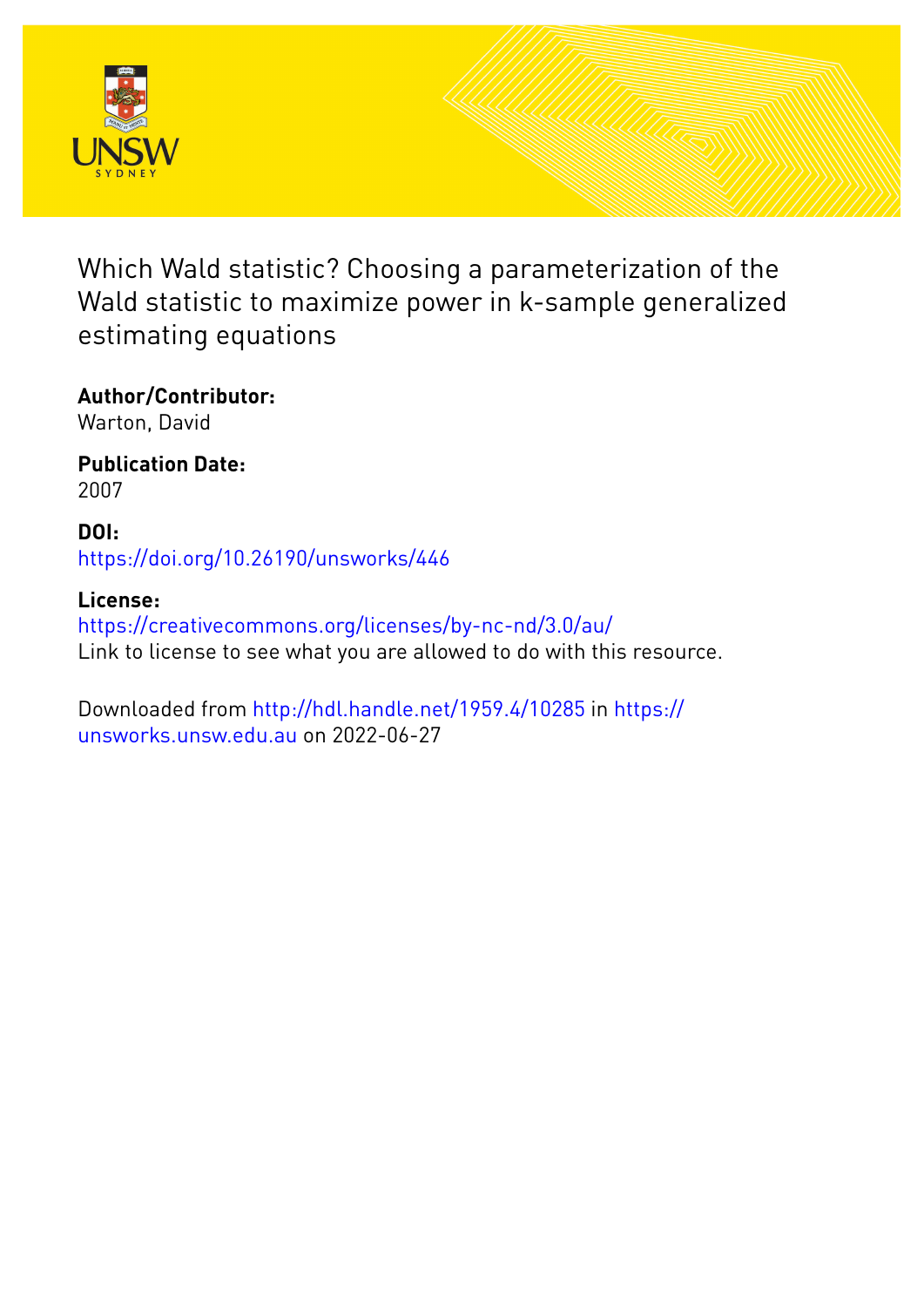# Which Wald statistic? Choosing a parameterization of the Wald statistic to maximize power in  $k$ -sample generalized estimating equations

David I. Warton<sup>∗</sup>

Phone: (61)(2) 9385 7031 Fax: (61)(2) 9385 7123 email: David.Warton@unsw.edu.au

Running title – Wald statistics and power

<sup>∗</sup> E-mail: David.Warton@unsw.edu.au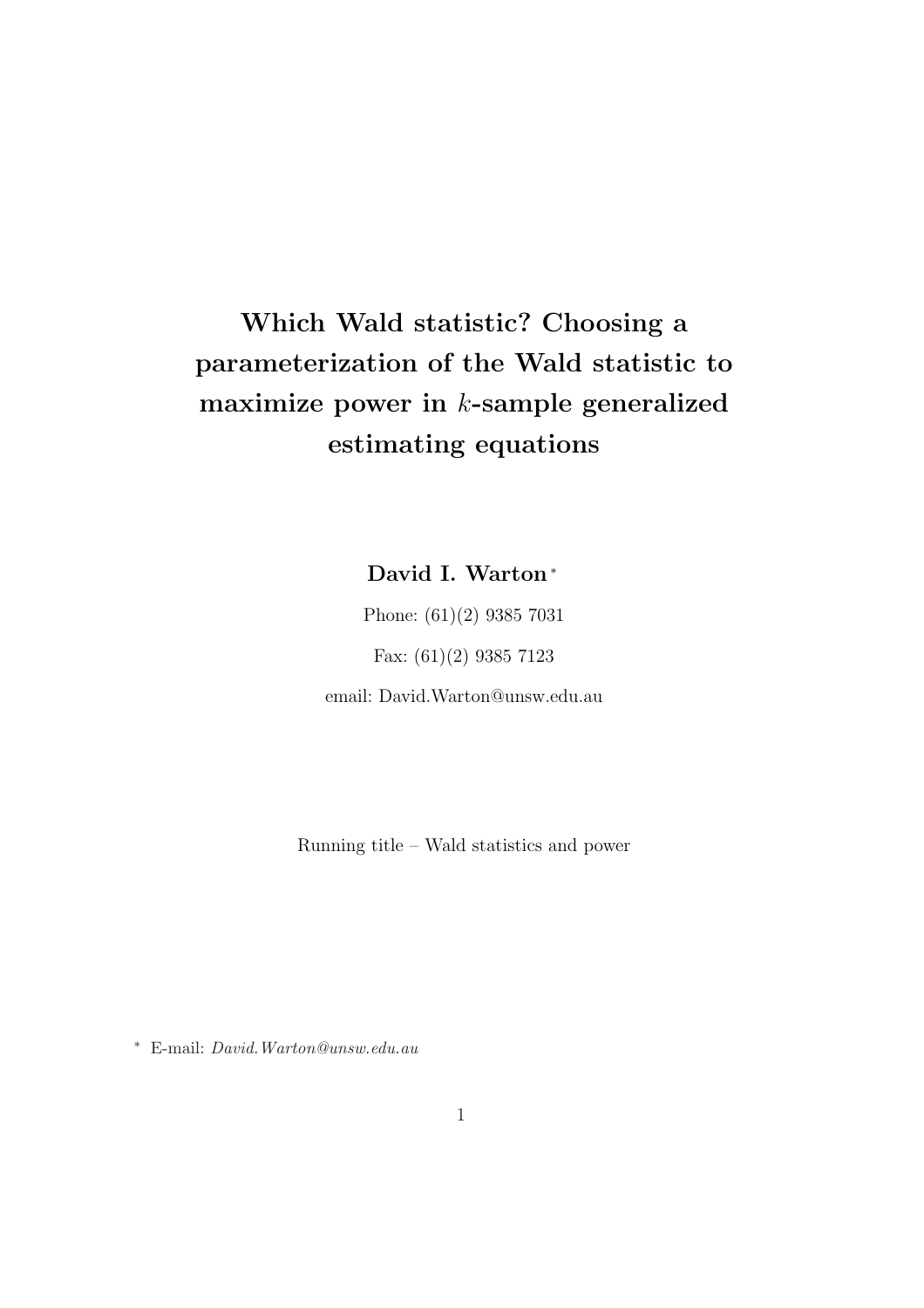### Abstract

The Wald statistic is known to vary under reparameterization. This raises the question: which parameterization should be chosen, in order to optimize power of the Wald statistic? We specifically consider k-sample tests of generalized linear models and generalized estimating equations in which the alternative hypothesis contains only two parameters. Amongst a general class of parameterizations, we find the parameterization that maximizes power via analysis of the non-centrality parameter, and show how the effect on power of reparameterization depends on sampling design and the differences in variance across samples. There is no single parameterization with optimal power across all alternatives. The Wald statistic commonly used, that under the canonical parameterization, is optimal in some instances but it performs very poorly in others. We demonstrate results by example and by simulation, and describe their implications for likelihood ratio statistics and score statistics. We conclude that due to poor power properties, the routine use of score statistics and Wald statistics under the canonical parameterization for generalized estimating equations is a questionable practice.

## Keywords

Canonical parameterization, log-likelihood ratio statistic, power simulation, score statistic, skewness-reducing parameterization, variance-stabilizing parameterization.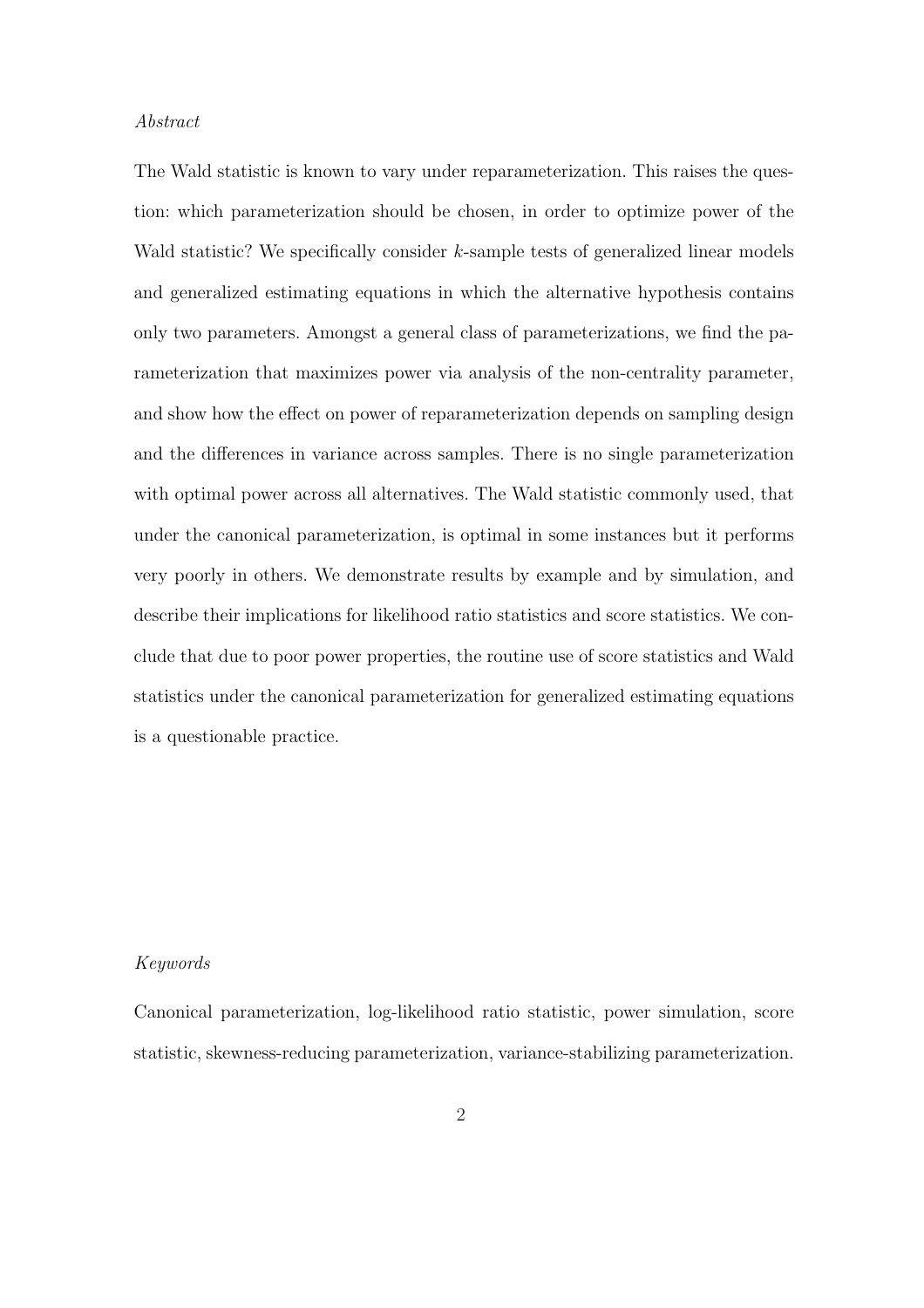## 1 Introduction

Wald statistics are commonly used in hypothesis testing of generalized linear models (GLMs) and generalized estimating equations (GEEs). Wald statistics are particularly useful in making inferences about parameters estimated using GEEs, for which the likelihood ratio statistic is undefined in general (Rotnitzky and Jewell, 1990). Another advantage of Wald statistics is computational efficiency. A Wald statistic is only a function of parameters estimated under the alternative model, so it can be calculated without fitting the null model to the data. Hence a Wald statistic can be computed after fitting only one model, even when conducting several hypothesis tests, as long as they involve the same alternative model. An example of such a situation is significance testing of multiple regression coefficients, and Wald statistics are standard output for generalized linear models in most statistics packages for this reason.

Whereas the likelihood ratio statistic and the score statistic of Rao (1948) are invariant under reparameterization, this is not the case for Wald statistics. The parameterization-variance of Wald statistics is usually considered to be a disadvantage (for example Barndorff-Nielsen and Cox, 1994, page 120), however it could be considered as an opportunity – which parameterization should we choose, in order to obtain a Wald statistic with good properties? In this paper, the property we are specifically interested in is power.

The study of properties of Wald and score statistics is an important issue, considering the widespread use of these statistics. Various authors have explored the Type I error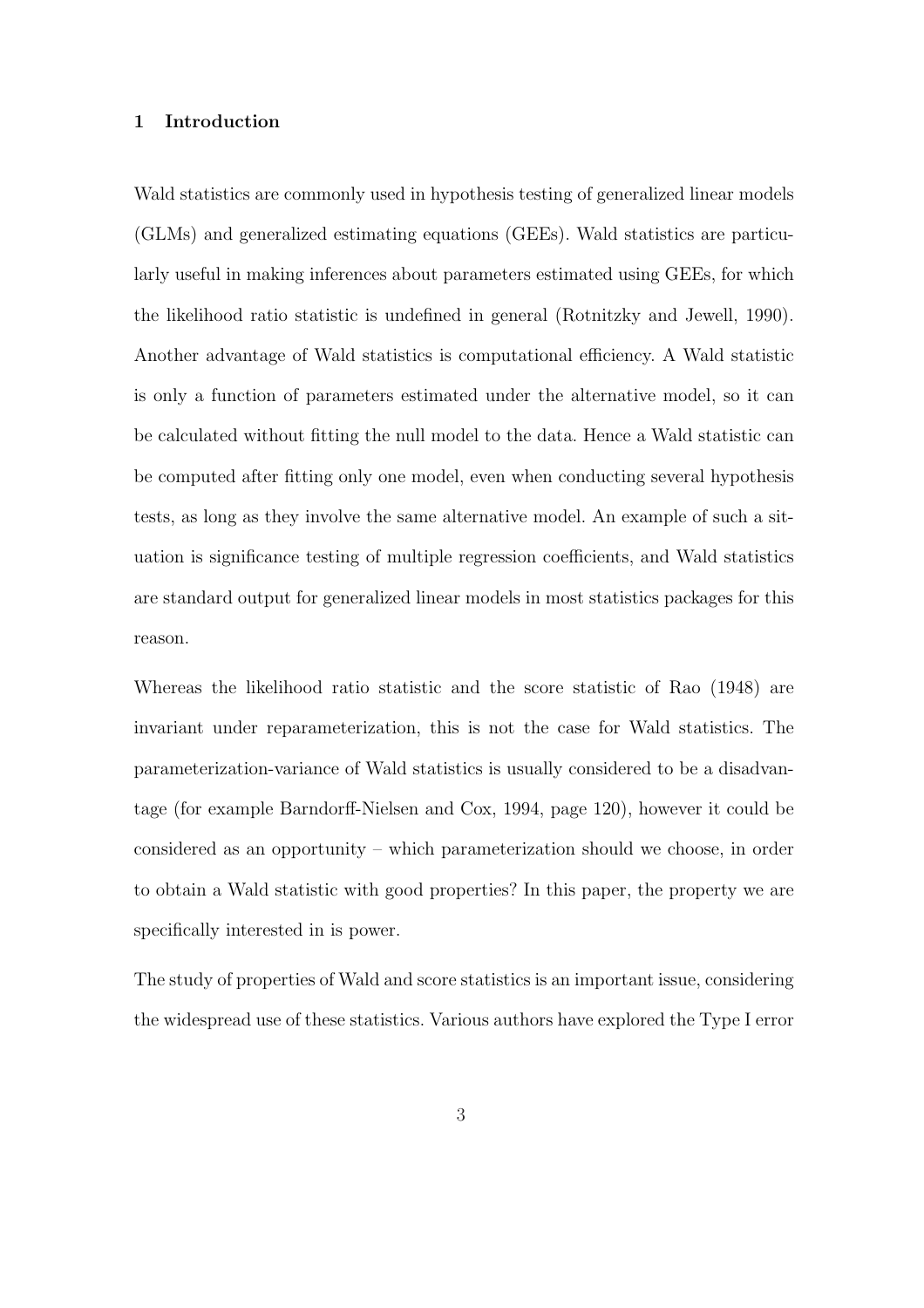properties of these different statistics (Barnwal and Paul, 1988, for example) and improvements therein when using different variance estimates (Mancl and DeRouen, 2001; Guo, Pan, Connett, Hannan, and French, 2005, for example) or higher-order theory (Pierce and Peters, 1992, for example). Yet somewhat surprisingly, we found relatively little study of the power properties of these statistics. Building on previous literature (Peers, 1971; Hayakawa, 1975; Harris and Peers, 1980), Cordeiro, Botter, and Ferrari (1994) and Ferrari, Botter, and Cribari-Neto (1997) derived analytical expressions that could be used to compare the power of score, Wald and likelihood ratio statistics, to second order, for generalized linear models. We found no previous literature specifically studying the effect of reparameterization on power of Wald statistics.

We derive in this paper a relationship between parameterization and the noncentrality parameter of the Wald statistic, for a class of generalized estimating equations where the non-centrality parameter is a function of two model parameters. Hence we show that power properties depend on the extent of imbalance in the sampling design, and that some parameterizations can be described as "extreme" or "intermediate", depending on their power behavior under different sampling designs, for a fixed alternative hypothesis. Extreme statistics have very high power for some sampling designs, but very low power for others. The commonly used canonical parameterization is extreme in this sense, and we recommend that an intermediate statistic such as one based on the variance-stabilizing parameterization would be a better choice in most practical situations. We demonstrate these ideas by simulation, and demonstrate the implications for other commonly used test statistics –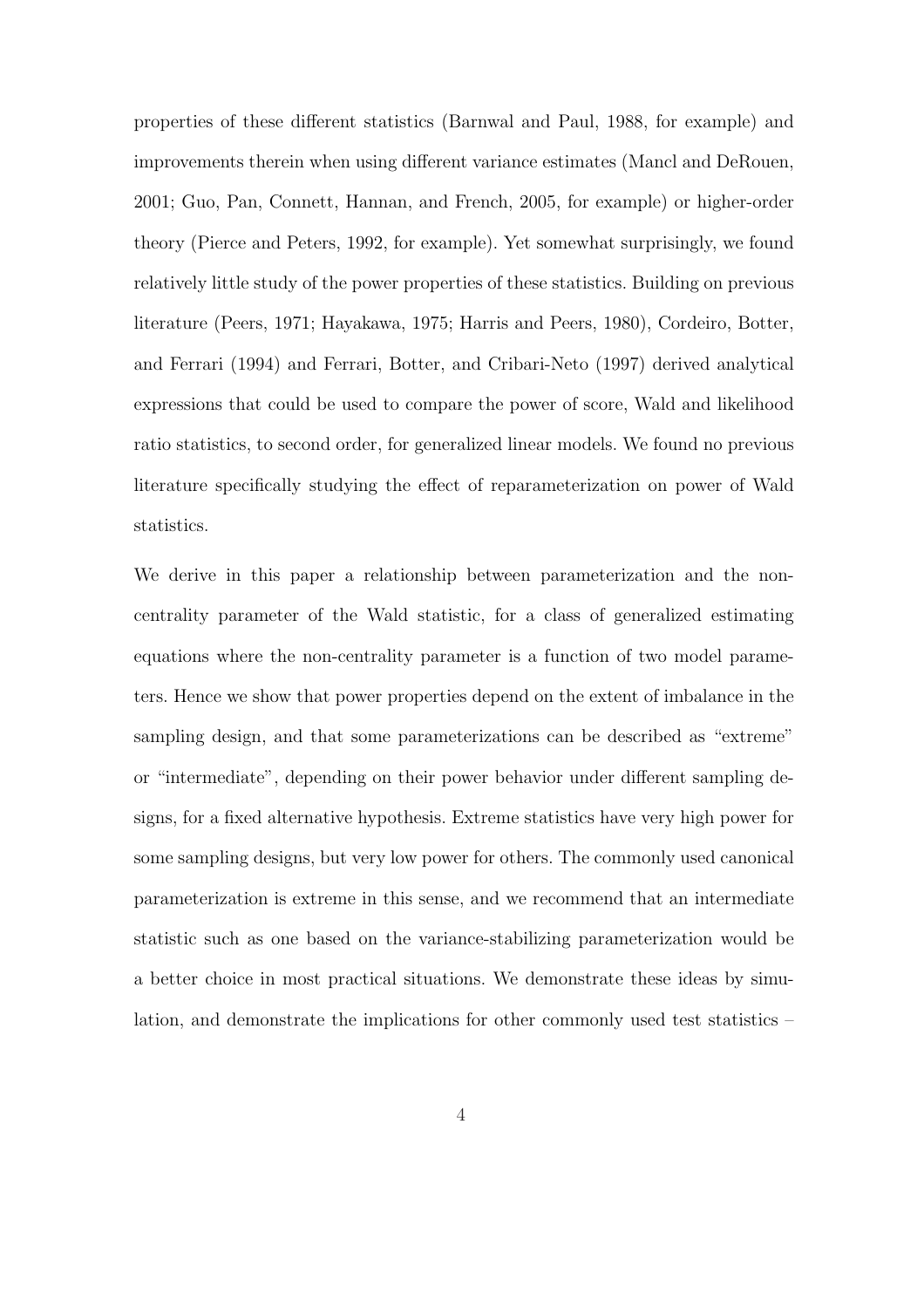score and likelihood ratio statistics.

We make recommendations regarding the usage of different statistics on the basis of our power results. It should be emphasized, however, that comparison of statistics on the basis of power is only relevant provided that the size of the tests has been suitably controlled – hence our conclusions are only relevant for situations where one either has a large enough sample size for Type I error properties to be sufficiently good, or where one uses resampling to ensure valid test sizes, as in section 2 and as in our simulations.

# 2 A motivating example

In this section we briefly describe an example application (Table 1) requiring a twosample test of overdispersed count data. The data (obtained from the Key Centre for Biodiversity and Bioresources, Macquarie University) are counts of the abundance of two orders of invertebrates, sampled from the leaf litter at ten different sites near Sydney, Australia. Two of the ten sites are controls, and vegetation regeneration projects have been undertaken in the remaining eight. It is of interest to test whether the "regenerated" invertebrate communities are different to the controls in any way, and if so, how.

For the purposes of this study, it is important to note that the data are strongly overdispersed counts (Table 1), and that due to limited availability of control sites, the data have been sampled in an unbalanced design.

From a cursory glance at the data, it appears that for both orders of invertebrate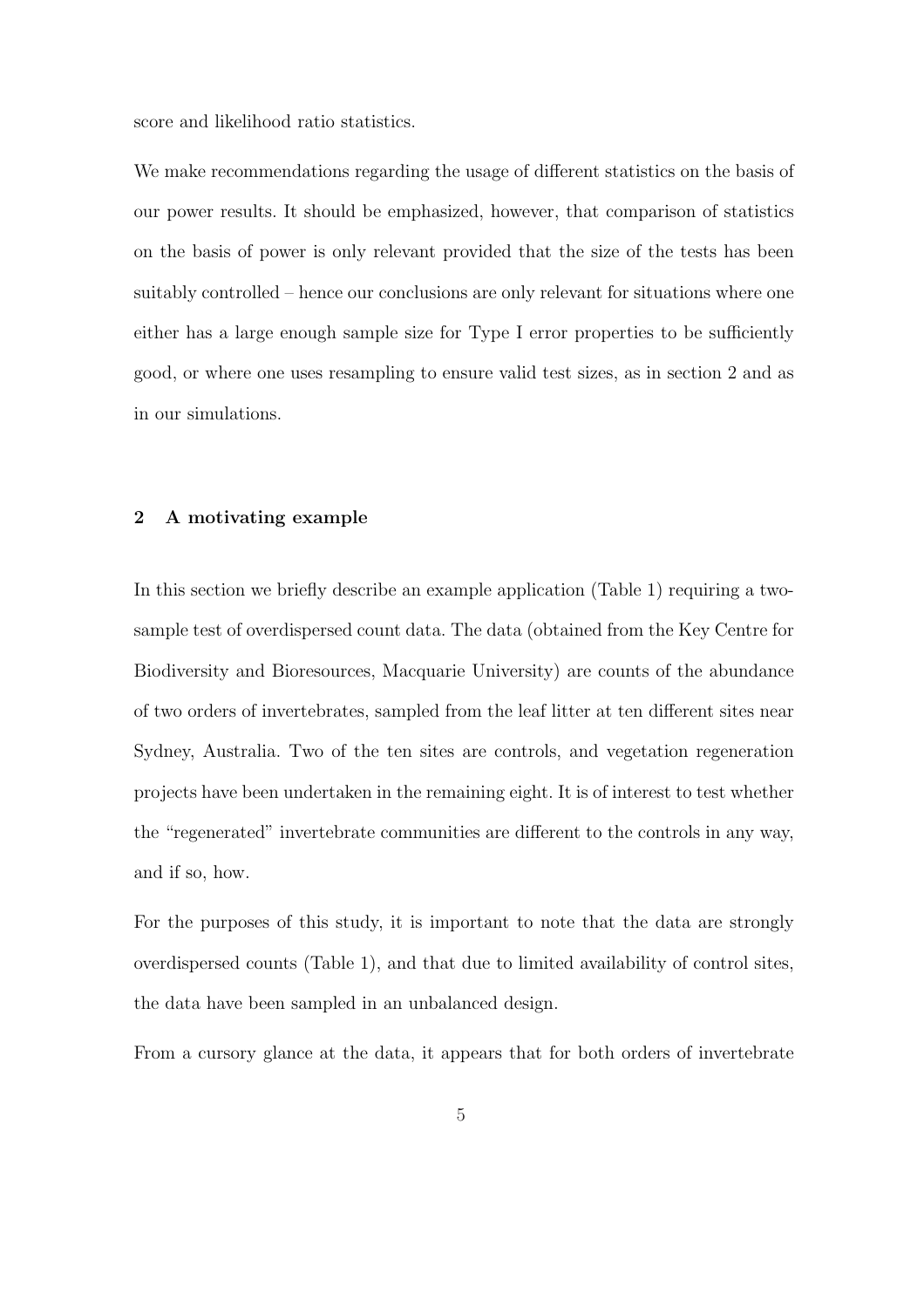there is a clear effect of the "regeneration" treatment – to increase amphipod abundance from zero and to decrease cockroach abundance, usually to zero. However, whether or not we see this in a formal analysis depends which test statistic we use. We fitted a negative binomial model to data, with mean-variance function  $V(\mu)$  =  $\mu + \phi \mu^2$ , for  $\phi$  fixed across all observations. We tested the hypothesis of no difference between regeneration and control sites in terms of mean abundance  $(H_0: \mu_C = \mu_R)$ separately for each invertebrate order, and obtain the results in Table 2. Because of the small sample sizes involved, we evaluated statistical significance using permutation tests, evaluating all 45 possible permutations of treatment labels.

Despite a substantial apparent difference in amphipod abundance between regenerated and control sites, the only statistic suggestive of this difference was the likelihood ratio statistic  $(-2 \log L)$ . While  $-2 \log L$  recorded a very large value for its test statistic, which was significant at the 0.05 level, the score statistic  $(S)$  recorded a small value which was not significant  $(P = 0.222)$ , and the Wald statistic under the canonical parameterization  $(W_1)$  was undefined, because  $\hat{\mu}_C = 0$ . If we resolve this problem by replacing  $W_1$  with its limiting value as  $\hat{\mu}_C \to 0$ , we obtain  $W_1 = 0$ and  $P = 1!$  This effect has previously been explored by Væth (1985), who described how reparameterization can be used to solve this particular problem.

For the Blattodea data, again there were substantial discrepancies in the values taken by the test statistics. However, these discrepancies were not as large as for the Amphipoda data, and they did not lead to differences in interpretation of results – all statistics were significant at the 0.05 level for Blattodea abundances.

If we wanted to test simultaneously for a difference in abundance of both inverte-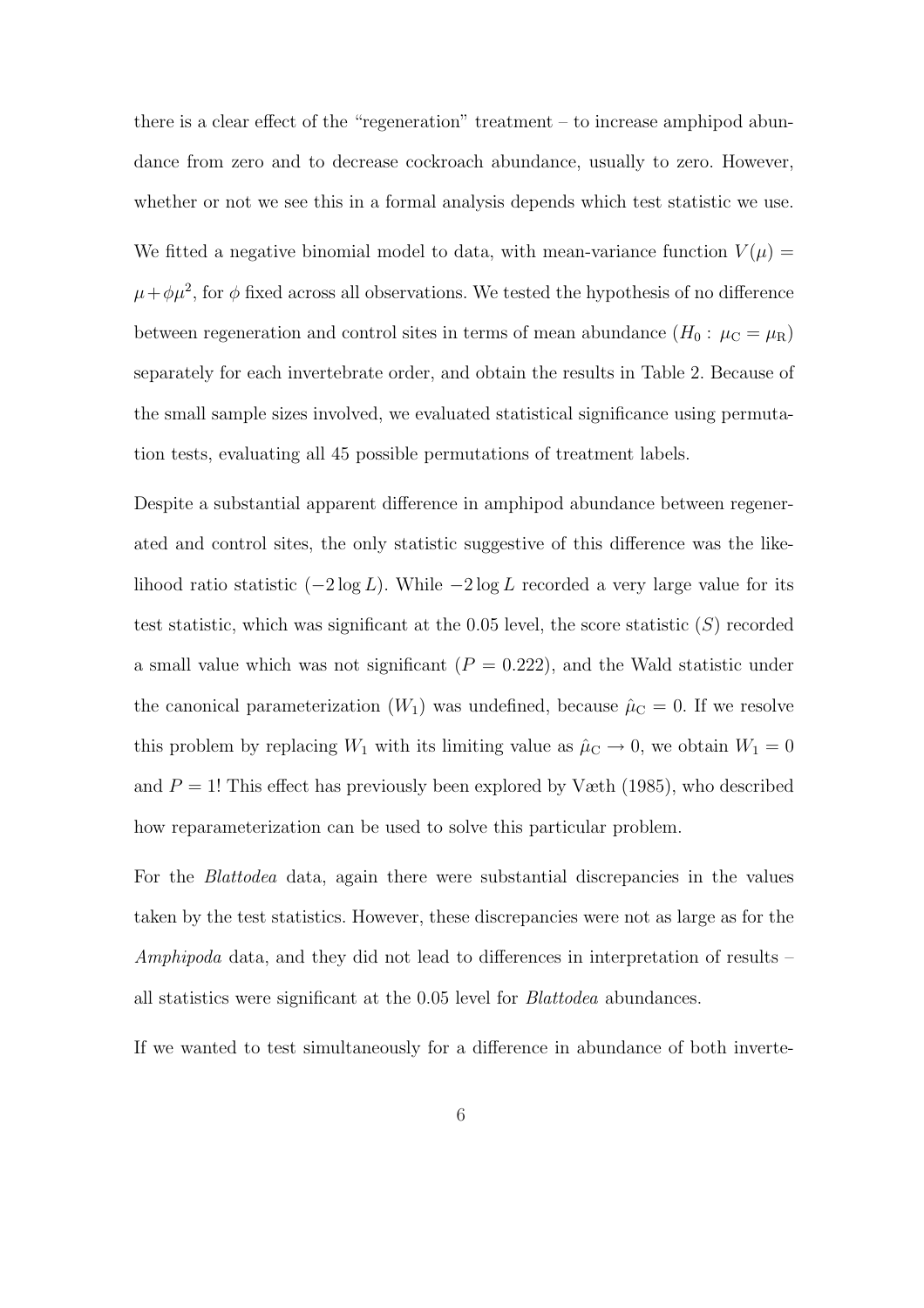brate orders, between control and regeneration sites, then one approach would be to use generalized estimating equations (GEEs). A problem that then arises, however, is that this is a semi-parametric modeling approach for which the likelihood is undefined. Hence  $-2 \log L$ , the only statistic which behaved well in the above univariate tests, is not available to us for GEEs, and we must choose between S and the Wald statistic under some parameterization. We explore in this paper the effect of reparameterization on the power of the Wald statistic. This gives us guidance as to which Wald statistic to use in hypothesis tests for GEEs, and it also sheds light on why S had poor properties in the above example.

## 3 Parameterizations of the Wald statistic

Consider N observations  $y = (y_1, \ldots, y_N)^T$  that satisfy a k-sample generalized linear model, *i.e.*  $var(y_i) = V(\mu_i)$  and  $E(y_i) = \mu_i$  satisfies:

$$
h_{\alpha}(\mu_i) = \sum_{j=1}^{k} \mathcal{I}(i \in \mathcal{S}_j)\beta_j
$$

for some link function  $h_{\alpha}(\cdot)$ , where  $\mathcal I$  denotes the indicator function, and  $\mathcal S_j$  denotes the set of all observations belonging to the *j*th sample. We also define  $\beta =$  $(\beta_1, \ldots, \beta_k)^T$ , the vector storing the k mean parameters.

Note that for k-sample models, changing the link function does not change the form of the model being fitted, and so has the effect of reparameterizing  $\beta$ . This is not the case for generalized linear models as they are usually specified. Consider, for example, a model in which the linear predictor contains an explanatory variable X that is not an indicator variable, and takes more than two distinct values. In such a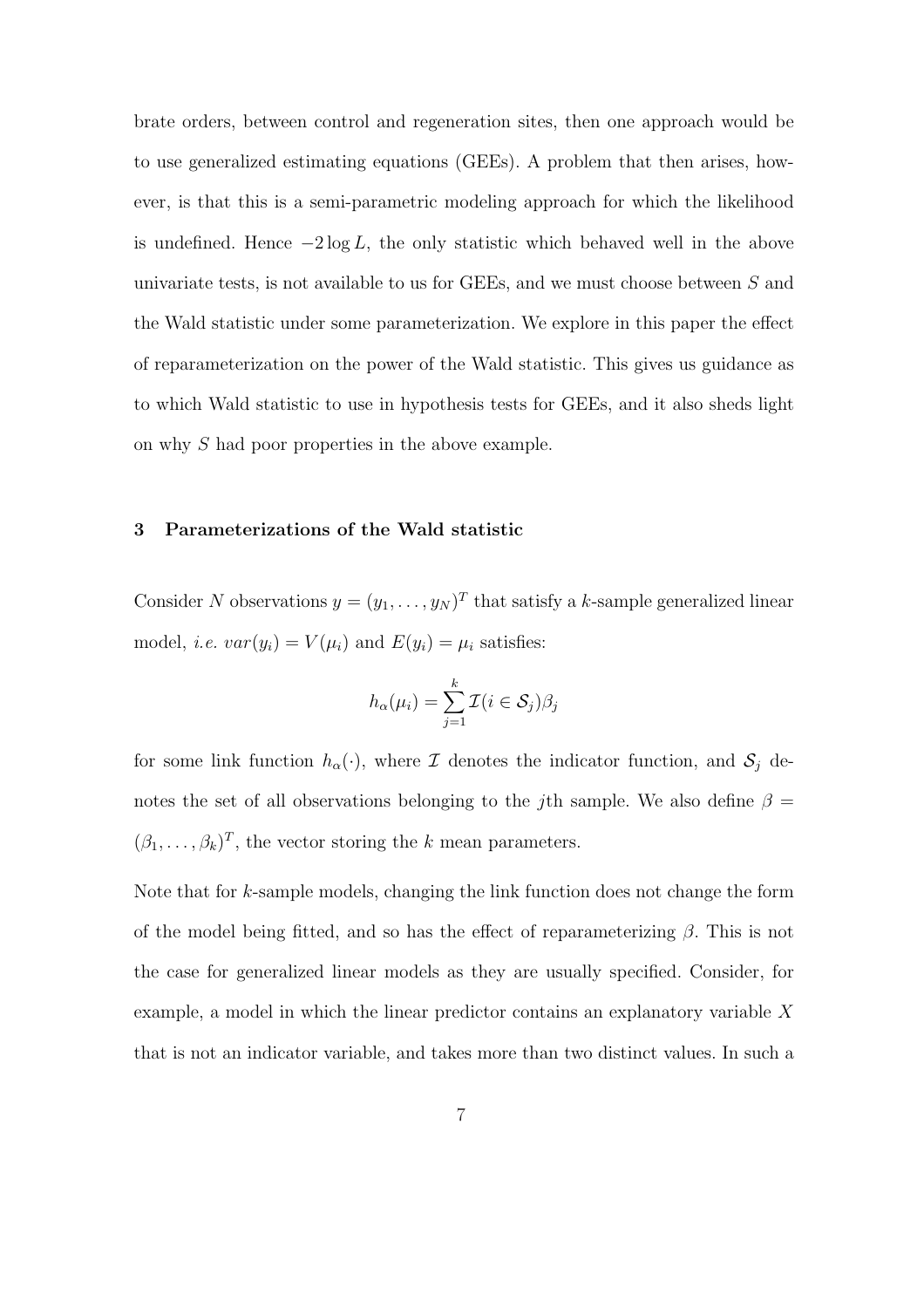case, changing the link function would change the form of the relationship between X and  $\mu$ .

We specifically consider a class of parameterizations formed via changing  $\alpha$  in the link function, of the form

$$
h_{\alpha}(\mu) = \int_0^{\mu} V(t)^{-\alpha} dt
$$

for  $\alpha \in [0, 1]$ . For exponential families, these parameterizations always exist, although their solution does not always have a closed form (Hougaard, 1982, for example).

Four parameterizations are of particular interest, due to their special properties:

**Canonical**  $(h_1)$  The canonical parameterization (McCullagh and Nelder, 1989) of  $\mu$ , for which  $\alpha = 1$ , gives the special property that

$$
\frac{\partial l(\beta; y)}{\partial \beta_j} = \sum_{i=1}^N \mathcal{I}(i \in \mathcal{S}_j)(y_i - \mu_i)
$$

**Skewness reducing**  $(h_{2/3})$  The skewness reducing (DiCiccio, 1984) or vanishing third derivative (Slate, 1994) parameterization, for which  $\alpha = 2/3$ , satisfies

$$
\left. \frac{\partial^3 l(\beta; y)}{\partial \beta_j \beta_{j'} \beta_{j''}} \right|_{\beta = \hat{\beta}} = 0.
$$
\n(1)

Variance stabilizing  $(h_{1/2})$  The variance stabilizing parameterization (DiCiccio, 1984; Slate, 1994), for which  $\alpha = 1/2$ , ensures that the expected information is not a function of  $\mu$ :

$$
- E\left(\frac{\partial^2 l(\beta; y)}{\partial \beta_j \beta_{j'}}\right)\Big|_{\beta = \hat{\beta}} \propto \begin{cases} \sum_{i=1}^N \mathcal{I}(i \in \mathcal{S}_j) & \text{if } j = j' \\ 0 & \text{if } j \neq j' \end{cases}
$$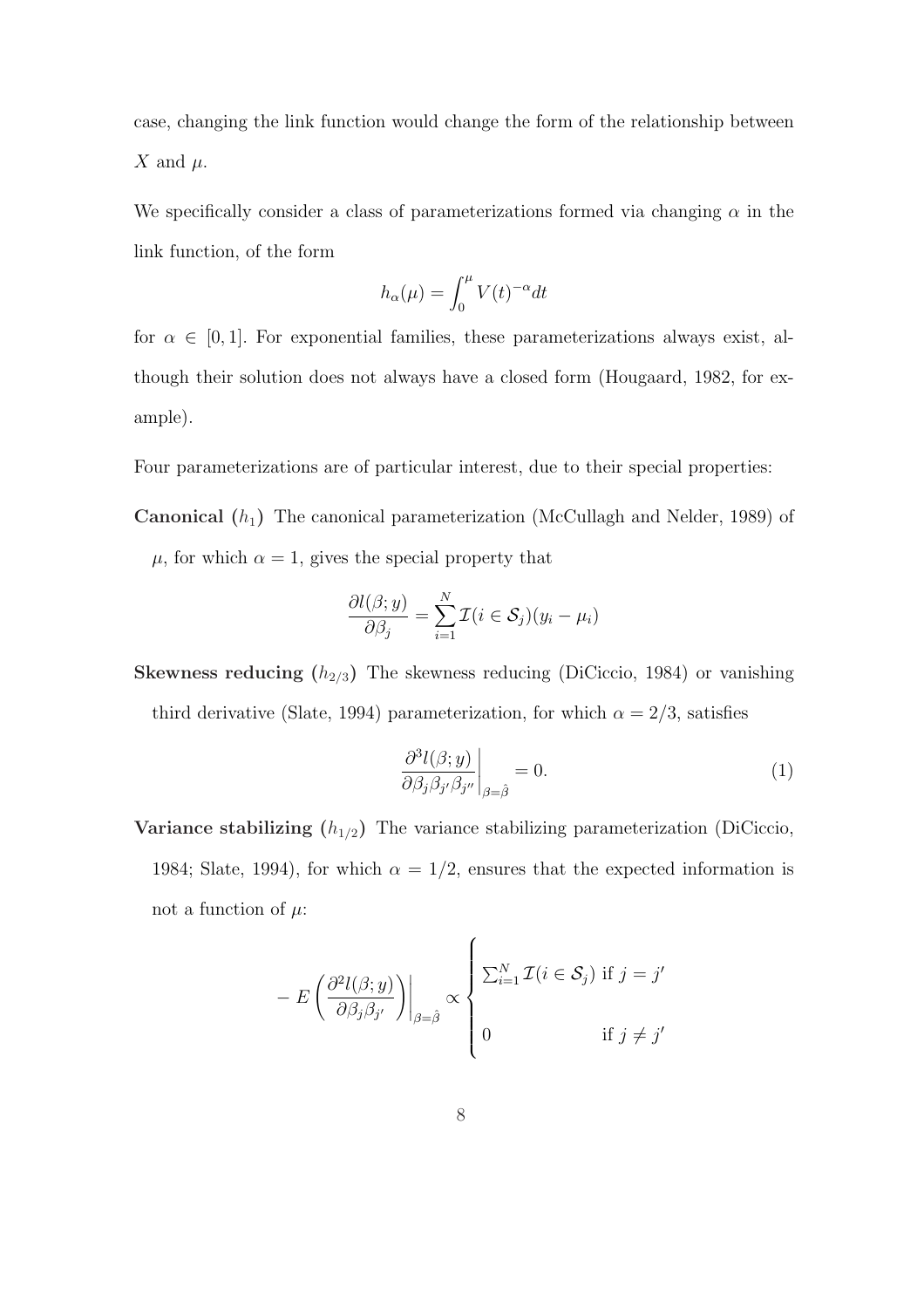**Mean-value** ( $h_0$ ) The mean-value parameterization (Væth, 1985), for which  $\alpha =$ 0, satisfies  $h_0(\mu) = \mu$ .

We denote as  $W_{\alpha}$  the Wald statistic under the parameterization using link function  $h_{\alpha}(\mu)$ . For the test  $H_0: L\beta = 0$  with some matrix of constraints L, the Wald statistic can be written as

$$
W_{\alpha} = (L\hat{\beta})^T \left( Lv\hat{a}r(\hat{\beta})L^T \right)^{-1} (L\hat{\beta})
$$

Some interesting relations are known between Wald statistics under various parameterizations and other likelihood-based statistics. For example, consider the score statistic due to Rao (1948), in which the expected information under the null hypothesis is used to estimate the variance term. This is known to have the same power as  $W_1$ , to second order, under local alternatives (Cordeiro et al., 1994). A similar relationship holds for the (log-)likelihood ratio statistic: under local alternatives, it is known to be equivalent to  $W_{2/3}$  to order  $O_p(N^{-1})$  for k-sample tests (Warton and Hudson, 2006), and these statistics have the same power to second order in more general settings (Cordeiro et al., 1994).

#### 4 Power of Wald statistics

To first order under local alternatives, it is well known that the power of a Wald statistic can be calculated using a non-central chi-squared distribution (Barndorff-Nielsen and Cox, 1994, for example). To second order, the power of a Wald statistic can be calculated using a linear combination of non-central chi-squared distributions with differing degrees of freedom, yet with a constant non-centrality parameter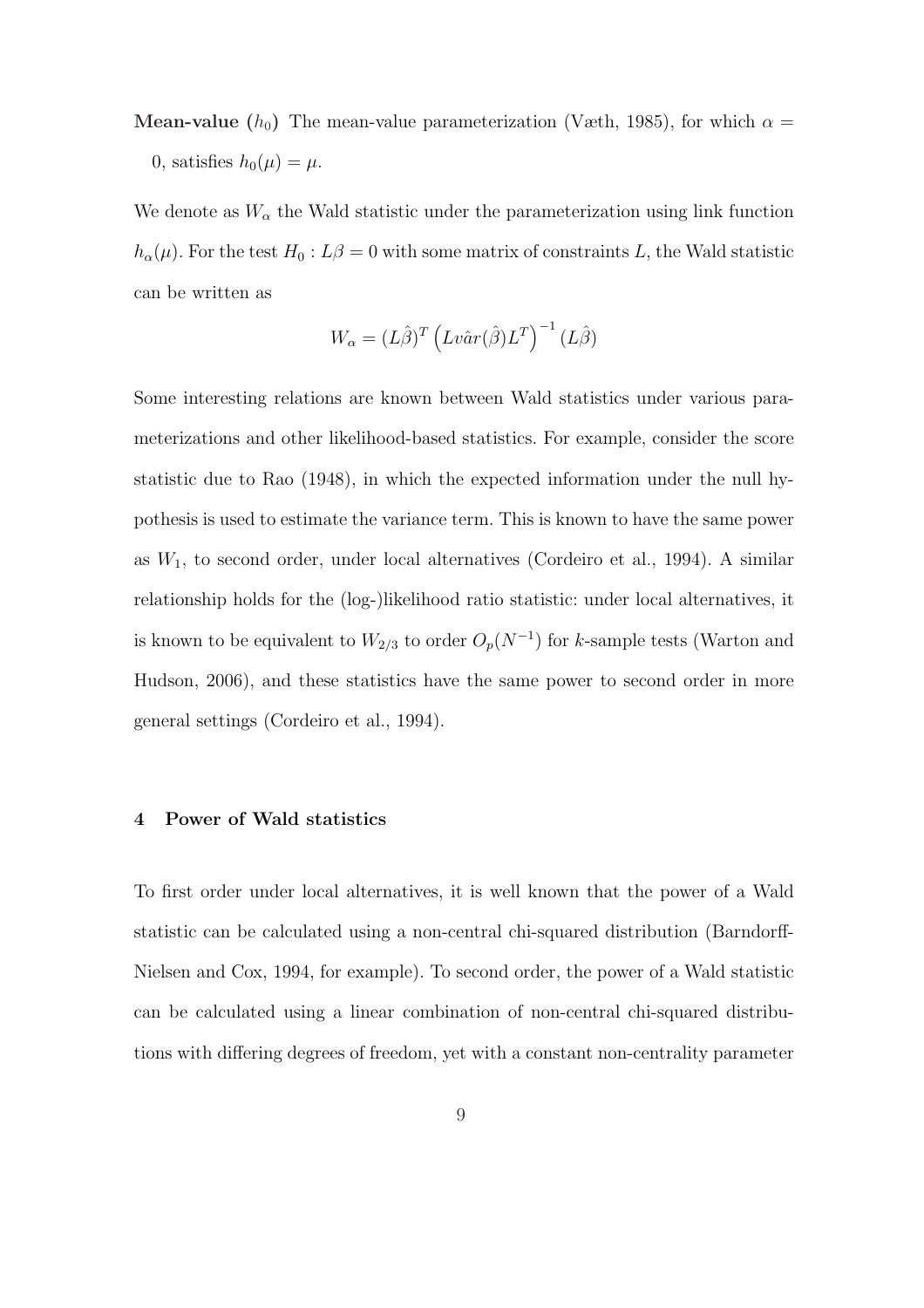(Hayakawa, 1975). Hence we study the power of Wald statistics under reparameterization via their non-centrality parameter Φ.

The central result of this paper is Theorem 1 below.

Theorem 1. Consider a scenario in which the true model is a function of parameters  $\beta_1 = b_1 1_{a_1 \times 1}$  and  $\beta_2 = b_2 1_{a_2 \times 1}$ , where  $1_{a \times b}$  is an  $a \times b$  matrix of ones, and the noncentrality parameter of  $W_{\alpha}$  is a function of

$$
\Phi = (b_1 - b_2)^2 \left( \frac{V(m_1)^{1-2\alpha}}{N_1} + \frac{V(m_2)^{1-2\alpha}}{N_2} \right)^{-1}
$$
\n(2)

where  $h_{\alpha}(m_i) = b_i$  and  $N_i$  is the number of observations that satisfy  $\mu_j = m_i$ . Assume (without loss of generality) that  $m_2 > m_1$  such that  $m_2 = m + \delta$  for some  $\delta > 0$ , and  $m_1 = m$ .

The non-centrality parameter can be written as

$$
\Phi = \frac{\delta^2}{V(m)\left(\frac{1}{N_1} + \frac{1}{N_2}\right)} \left\{1 + \delta\psi + O(\delta^2)\right\} \tag{3}
$$

where

$$
\psi = \frac{V'(m)}{V(m)} \frac{1}{\frac{1}{N_1} + \frac{1}{N_2}} \left\{ \alpha \left( \frac{1}{N_2} - \frac{1}{N_1} \right) - \frac{1}{N_2} \right\} \tag{4}
$$

Based on the above expansion of the non-centrality parameter, for  $\alpha \in [0,1]$ :

- If  $N_1 < N_2$ , power is maximized at  $\alpha = 0$ .
- If  $N_1 = N_2$ , all parameterizations have equal power.
- If  $N_1 > N_2$ , power is maximized at  $\alpha = 1$ .

Further, because the non-centrality parameter is a linear function of  $\alpha$ , to second order, for  $N_1 \neq N_2$  power increases smoothly as  $\alpha$  approaches its optimal value.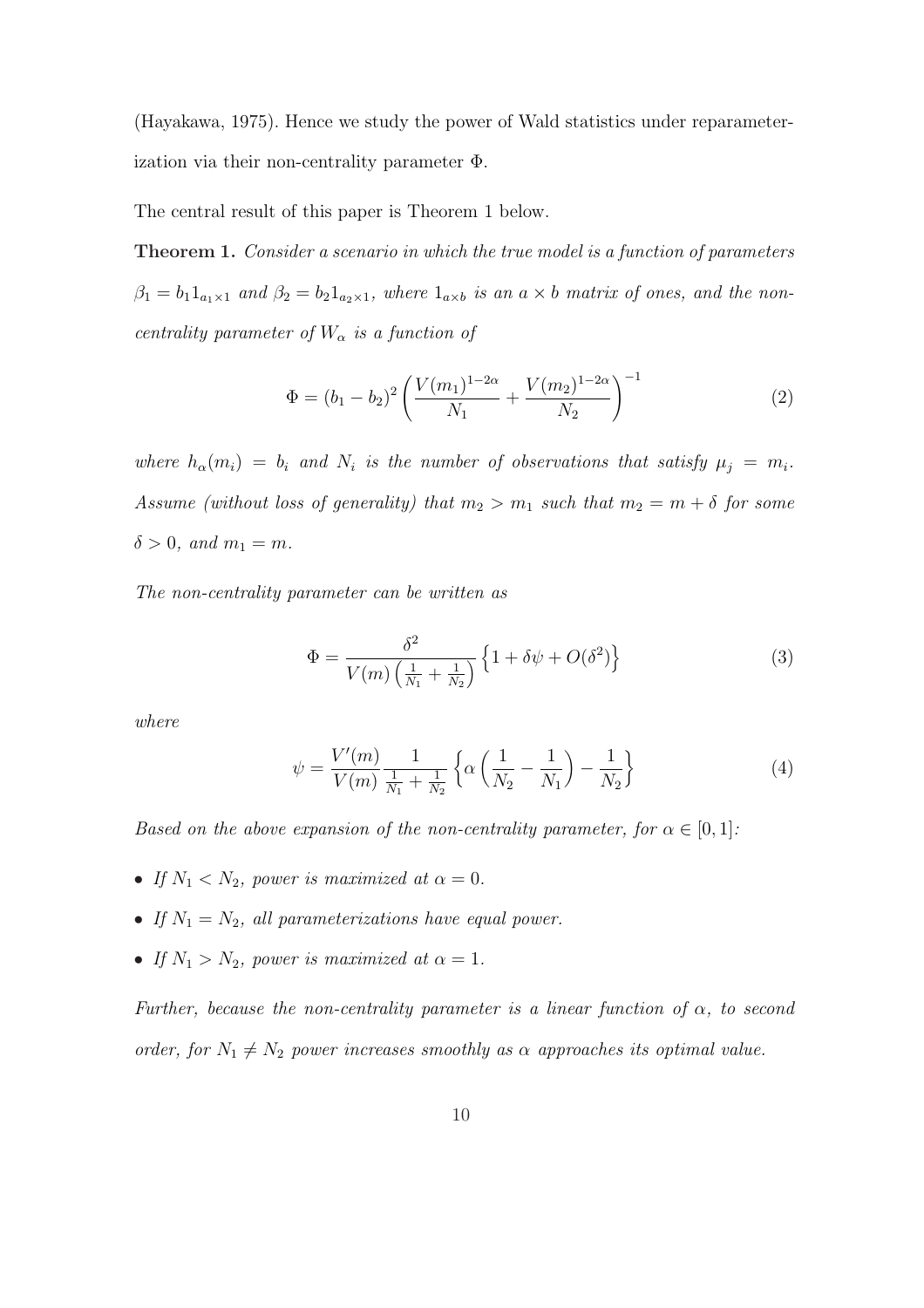*Proof.* A Taylor expansion of  $b_2$  about  $b_1$  gives

$$
b_2 = b_1 + \delta h'(m) + \frac{\delta^2}{2} h''(m) + O(\delta^2)
$$

and so

$$
(b_2 - b_1)^2 = \delta^2 h'(m)^2 \left( 1 + \delta \frac{h''(m)}{h'(m)} + O(\delta^2) \right)
$$
  
=  $\delta^2 V(m)^{-2\alpha} \left( 1 - \delta \alpha \frac{V'(m)}{V(m)} + O(\delta^2) \right)$ 

since  $h'(m) = V(m)^{-\alpha}$ .

Now

$$
\left(\frac{V(m_1)^{1-2\alpha}}{N_1} + \frac{V(m_2)^{1-2\alpha}}{N_2}\right)^{-1} = \left(\frac{V(m)^{1-2\alpha}}{N_1} + \frac{V(m+\delta)^{1-2\alpha}}{N_2}\right)^{-1}
$$
  
=  $V(m)^{2\alpha-1} \left\{ \left(\frac{1}{N_1} + \frac{1}{N_2}\right) + \delta \frac{1-2\alpha}{N_2} \frac{V'(m)}{V(m)} + O(\delta^2) \right\}^{-1}$   
=  $V(m)^{2\alpha-1} \left(\frac{1}{N_1} + \frac{1}{N_2}\right)^{-1} \left\{ 1 - \delta \frac{1-2\alpha}{N_2} \left(\frac{1}{N_1} + \frac{1}{N_2}\right)^{-1} \frac{V'(m)}{V(m)} + O(\delta^2) \right\}$ 

And multiplying together the above two expressions we get

$$
\Phi = \frac{\delta^2}{V(m)\left(\frac{1}{N_1} + \frac{1}{N_2}\right)} \left(1 - \delta\alpha \frac{V'(m)}{V(m)} + O(\delta^2)\right) \left\{1 - \delta\frac{1 - 2\alpha}{N_2} \left(\frac{1}{N_1} + \frac{1}{N_2}\right)^{-1} \frac{V'(m)}{V(m)} + O(\delta^2)\right\}
$$

This simplifies readily to the form of equation 3, where the coefficient of  $\delta$  is

$$
\psi = -\frac{1 - 2\alpha}{N_2} \left( \frac{1}{N_1} + \frac{1}{N_2} \right)^{-1} \frac{V'(m)}{V(m)} - \alpha \frac{V'(m)}{V(m)}
$$
  
= 
$$
\frac{V'(m)}{V(m) \left( \frac{1}{N_1} + \frac{1}{N_2} \right)} \left\{ \frac{2\alpha - 1}{N_2} - \alpha \left( \frac{1}{N_1} + \frac{1}{N_2} \right) \right\}
$$
  
= 
$$
\frac{V'(m)}{V(m) \left( \frac{1}{N_1} + \frac{1}{N_2} \right)} \left\{ \alpha \left( \frac{1}{N_2} - \frac{1}{N_1} \right) - \frac{1}{N_2} \right\}
$$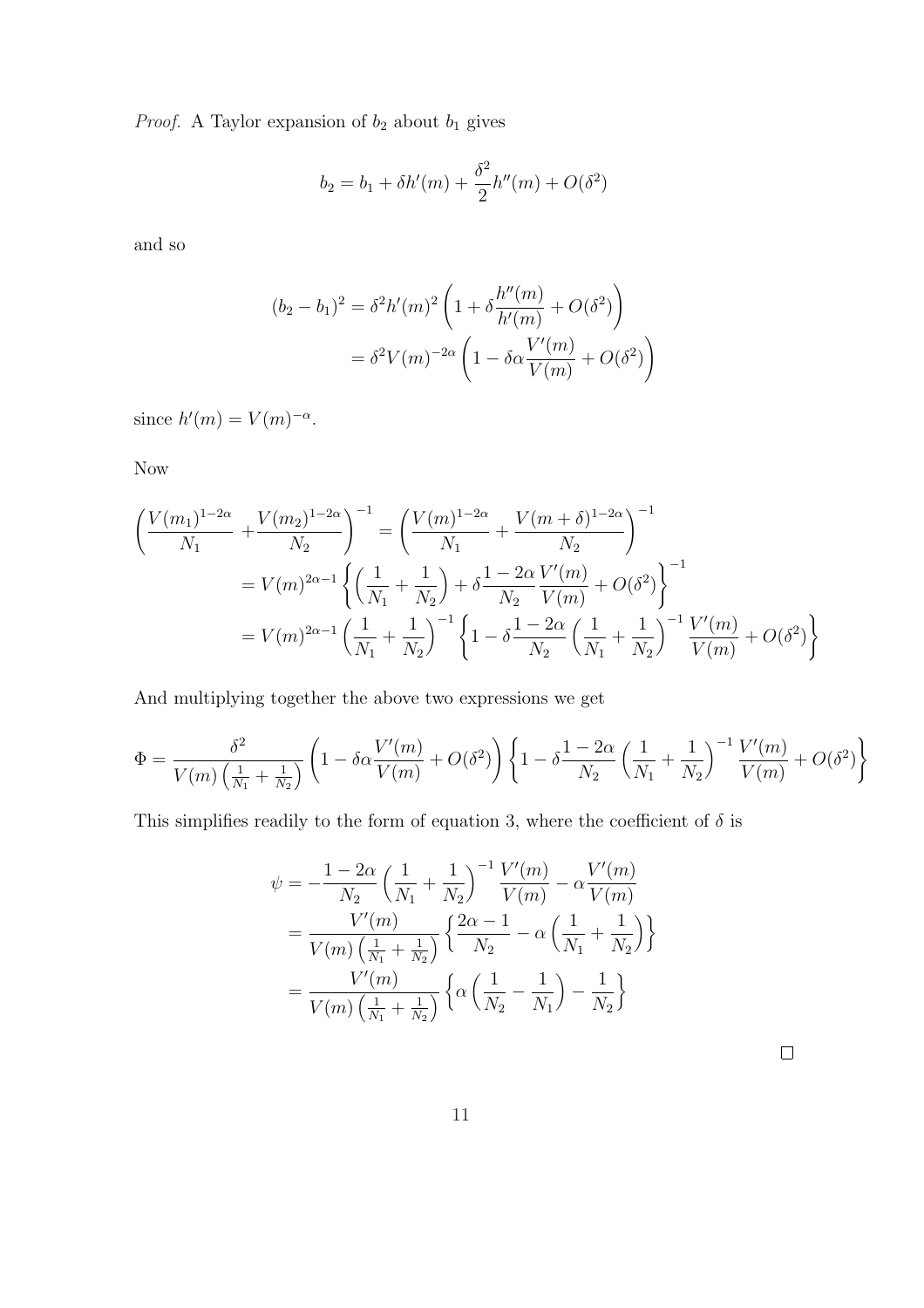**Remark 1.** Note that the coefficient of  $\alpha$  in the second order term  $\psi$  of equation 4 is proportional to

$$
\frac{\frac{1}{N_2} - \frac{1}{N_1}}{\frac{1}{N_1} + \frac{1}{N_2}} = \frac{N_1 - N_2}{N_1 + N_2}
$$

This term is a measure of imbalance in sampling. More specifically, it is the difference in sample sizes as a proportion of total sample size. So the effect on power of reparameterization increases with the extent of imbalance in sampling.

**Remark 2.** Note, from equation 4, that the second order term  $\delta\psi$  is proportional to

$$
\delta \frac{V'(m)}{V(m)} \approx \frac{V(m_2) - V(m_1)}{V(m_1)}
$$

i.e. a linear approximation to the proportional difference in variance. So the effect on power of reparameterization increases with the proportional difference in variance.

One might attempt to use Theorem 1 to choose a parameterization of the Wald statistic that is expected to maximize power, for  $N_1 \neq N_2$ . However, a practical problem doing so is that one would need to know a *priori* which of  $V(m_1)$  and  $V(m<sub>2</sub>)$  is larger. This is possible in some situations, such as when interested in a one-sided alternative, but otherwise this will not be the case. Hence it makes sense as a general rule to choose an intermediate value such as  $\alpha = 1/2$ , to "bet-hedge": this value will always have intermediate power between  $W_0$  and  $W_1$  and one would expect this statistic to always perform reasonably and never perform poorly. In contrast, for some alternatives  $W_0$  and  $W_1$  will have maximum power amongst the  $W_{\alpha}$ ,  $\alpha \in [0, 1]$ , but for other alternatives they will have minimum power.

Although we have only considered Wald statistics in the above, our results also have relevance for other members of the "Holy Trinity", the log-likelihood ratio statistic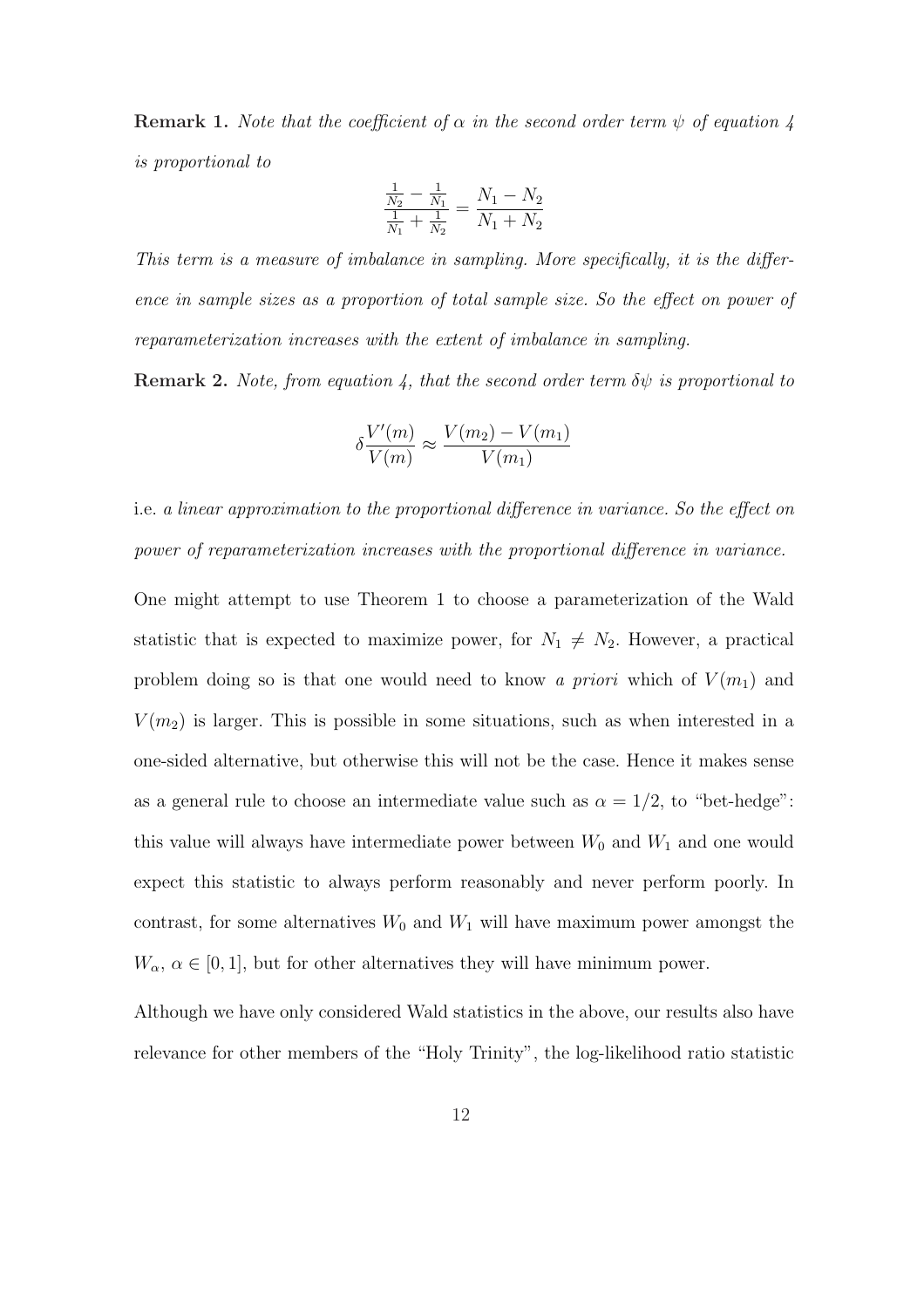$(-2 \log L)$  and the score statistic using expected information evaluated under the null hypothesis  $(S)$ . The log-likelihood ratio statistic and its power are known to approximate  $W_{2/3}$  to second order (Cordeiro et al., 1994; Warton and Hudson, 2006), and the power of the score statistic is known to approximate  $W_1$  to second order (Cordeiro et al., 1994). Hence the properties we describe for "intermediate" statistics such as  $W_{2/3}$  have relevance for  $-2 \log L$ : we expect it to have relatively good power across all alternatives. We expect  $S$  to inherit the properties of the "extreme" statistic  $W_1$ : it is expected to similarly have either very high or very low power for unbalanced designs, depending on the nature of the imbalance.

### 5 Generality of Theorem 1

In order to derive a closed form result in theorem 1, it was necessary to restrict attention to models in which there were only two unique true parameters. The form of the non-centrality parameter then had the familiar form of a two-sample test for a generalized linear model. It should be noted however that the theorem is applicable in a broader range of models, such as those for which we use generalized estimating equations, in the specific case of a two-parameter alternative:

**Theorem 2.** Consider the non-centrality parameter of  $W_{\alpha}$  in the following cases:

- (1) A two sample test of a generalized linear model i.e. where for all i,  $h_{\alpha}(\mu_i) \in$  ${b_1, b_2}$  and we test  $H_0 : b_1 = b_2$  against  $H_1 : b_1 \neq b_2$ , or against a one-sided alternative, such as  $H'_1 : b_1 > b_2$ .
- (2) A two-parameter alternative in k-sample tests of a generalized linear model. We test  $H_0: \beta_i = \beta$  for all i against  $H_1: \beta_i \neq \beta$  for some i. We consider power of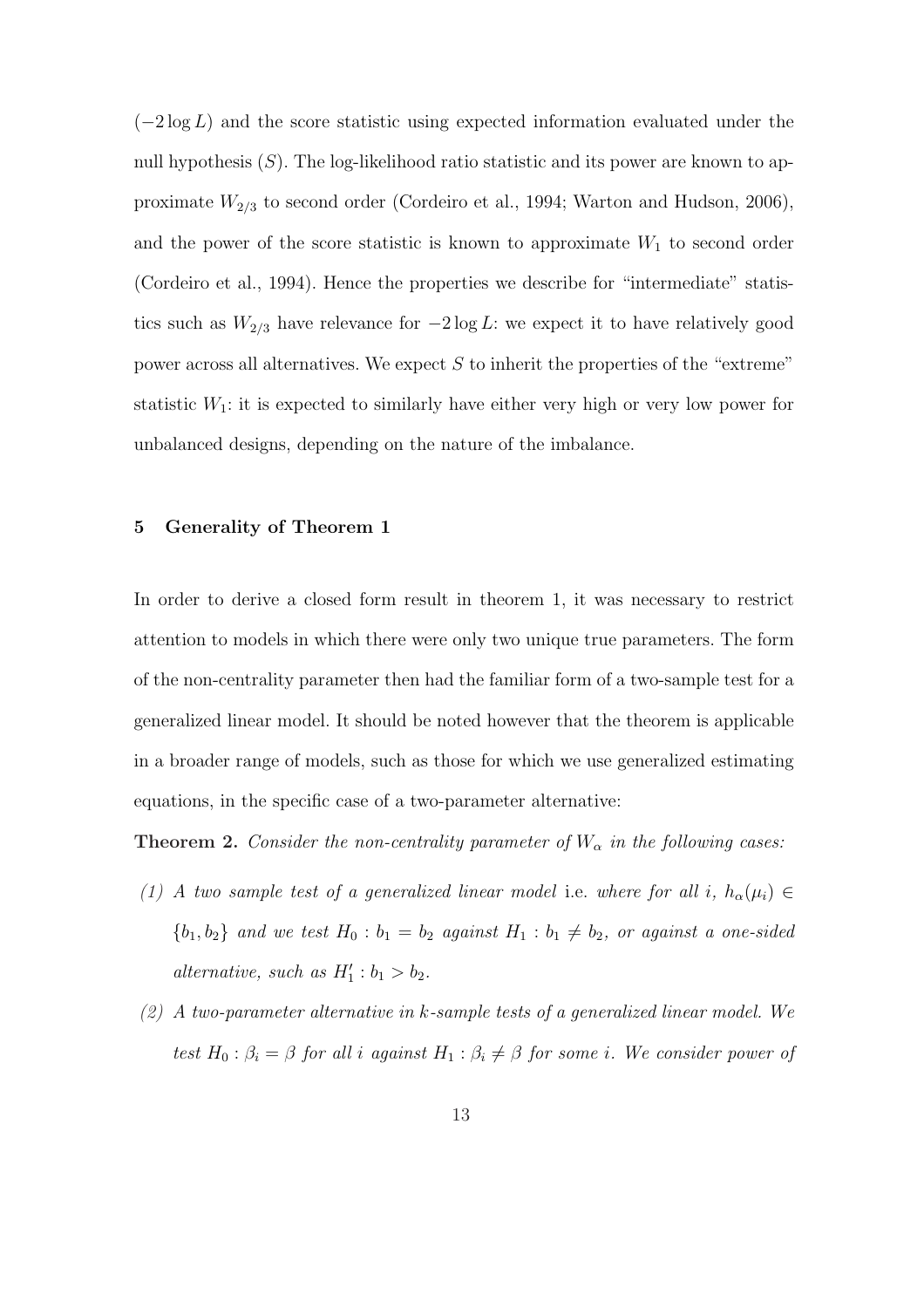the specific alternative for which all k parameters satisfy  $\beta_i \in \{b_1, b_2\}$ .

- $(3)$  A two sample test of generalized estimating equations, using a naïve estimator of  $var(\hat{\beta}_i)$ , which is correctly specified. We have two p-variate samples, where all p variables have marginal distributions belonging to an exponential family with the same mean-variance function  $var(y_{ij}) = V(\mu_{ij})$ . Mean parameters are stored in the p-vectors  $\beta_1$  and  $\beta_2$ . We estimate the  $\beta_i$  using generalized estimating equations, and test  $H_0$ :  $\beta_1 = \beta_2$  against  $H_1 : \beta_1 \neq \beta_2$ . We calculate power for a two-parameter alternative in which  $\beta_1 = b_1 1_{p \times 1}$  and  $\beta_2 = b_2 1_{p \times 1}$ .
- (4) A two sample test of generalized estimating equations, using a sandwich estimator of the variance matrix. We require the same conditions here as for 3, except we do not require that  $var(\hat{\beta}_i)$  is correctly specified, but instead the two groups must share a common correlation matrix, i.e.  $E(\hat{R}_1) = E(\hat{R}_2)$ .
- (5) A two-parameter alternative in k-sample tests of generalized estimating equations. Either a naïve estimator of the variance matrix could be used, or a sandwich estimator, although for the former we require  $var(\hat{\beta}_i)$  to be correctly specified and for the latter we require  $E(\hat{R}_i) = R$  for all i. The setup is as for 3, except that there are now k samples, k p-vectors of parameters  $\beta_i$ , and we test  $H_0$ :  $\beta_i = \beta$  for all i against  $H_1$ :  $\beta_i \neq \beta$  for some i. We consider the two parameter alternative  $\beta_i \in \{b_1 1_{p \times 1}, b_2 1_{p \times 1}\}$  for all i.

 $W_{\alpha}$  has a non-centrality parameter that simplifies to a multiple of equation 2 in each of these cases. Hence Theorem 1 is applicable in each case.

*Proof.* 1. The proof is straightforward in this case.  $var(\hat{b}_i) = V(m_i) \{h'(m_i)\}^2 / N_i$ and the result follows, given that the non-centrality parameter of the Wald statistic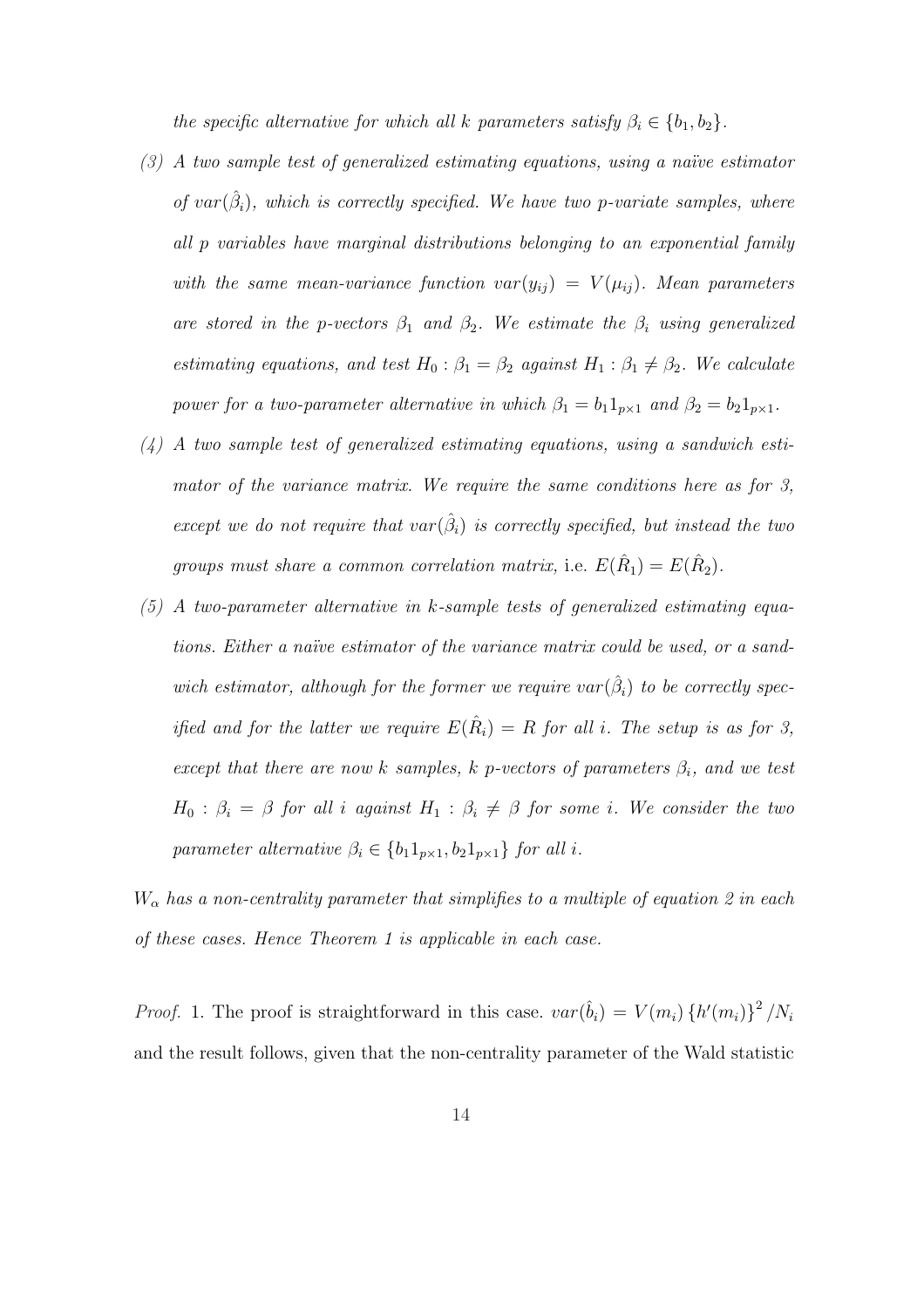is  $(b_1 - b_2)^2 var(\hat{b}_1 - \hat{b}_2)^{-1}$ .

2. Let the sample sizes in each of the k groups be stored in N. Consider a partition of the k-vector of parameters  $\beta = (\beta_1, \beta_2)$  where  $\beta_1 = 1_{(k_1+1)\times 1}b_1$  and  $\beta_2 = 1_{k_2\times 1}b_2$ . Similarly, let  $N = (n_1, n_2)$ , but let us further partition  $n_1 = (n_{11}, n_{12})$  where  $n_{11}$  is the sample size in the first group, and  $n_{12}$  is the sample size of the remaining  $k_1$ groups in the first partition. Let  $N_1 = 1_{1 \times (k_1+1)} n_1$  and  $N_2 = 1_{1 \times k_2} n_2$ . Hence there are  $k_1 + 1$  groups with  $\beta_i = b_1$ , and the total sample size across all these groups is  $N_1$ , while there are  $k_2$  groups with  $\beta_i = b_2$ , and the total sample size across these groups is  $N_2$ .

The Wald statistic can be written as

$$
(L\hat{\beta})^T\left(Lv\hat{a}r(\hat{\beta})L^T\right)^{-1}L\hat{\beta}
$$

where  $L = [1_{k-1\times 1}, -I_{k-1}]$ , and  $I_a$  is the  $a \times a$  identity matrix. In this case the non-centrality parameter can be written as

$$
\begin{pmatrix}\n0_{k_1 \times 1} \\
(b_1 - b_2)1_{k_2 \times 1}\n\end{pmatrix}\n\begin{pmatrix}\nv_1 \text{diag}(n_{12}^{-1}) + \frac{v_1}{n_{11}} 1_{k_1 \times k_1} & \frac{v_1}{n_{11}} 1_{k_1 \times k_2} \\
\frac{v_1}{n_{11}} 1_{k_2 \times k_1} & v_2 \text{diag}(n_2^{-1}) + \frac{v_1}{n_{11}} 1_{k_2 \times k_2}\n\end{pmatrix}^{-1}\n\begin{pmatrix}\n0_{k_1 \times 1} \\
(b_1 - b_2)1_{k_2 \times 1}\n\end{pmatrix}
$$
\n
$$
= (b_2 - b_1)^2 1_{1 \times k_2} V^{22} 1_{k_2 \times 1}
$$

where  $V^{22}$  is the bottom-right term of the inverse of  $Lvar(\hat{\beta})L^{T}$ , and  $v_i = V(m_i)^{1-2\alpha}$ .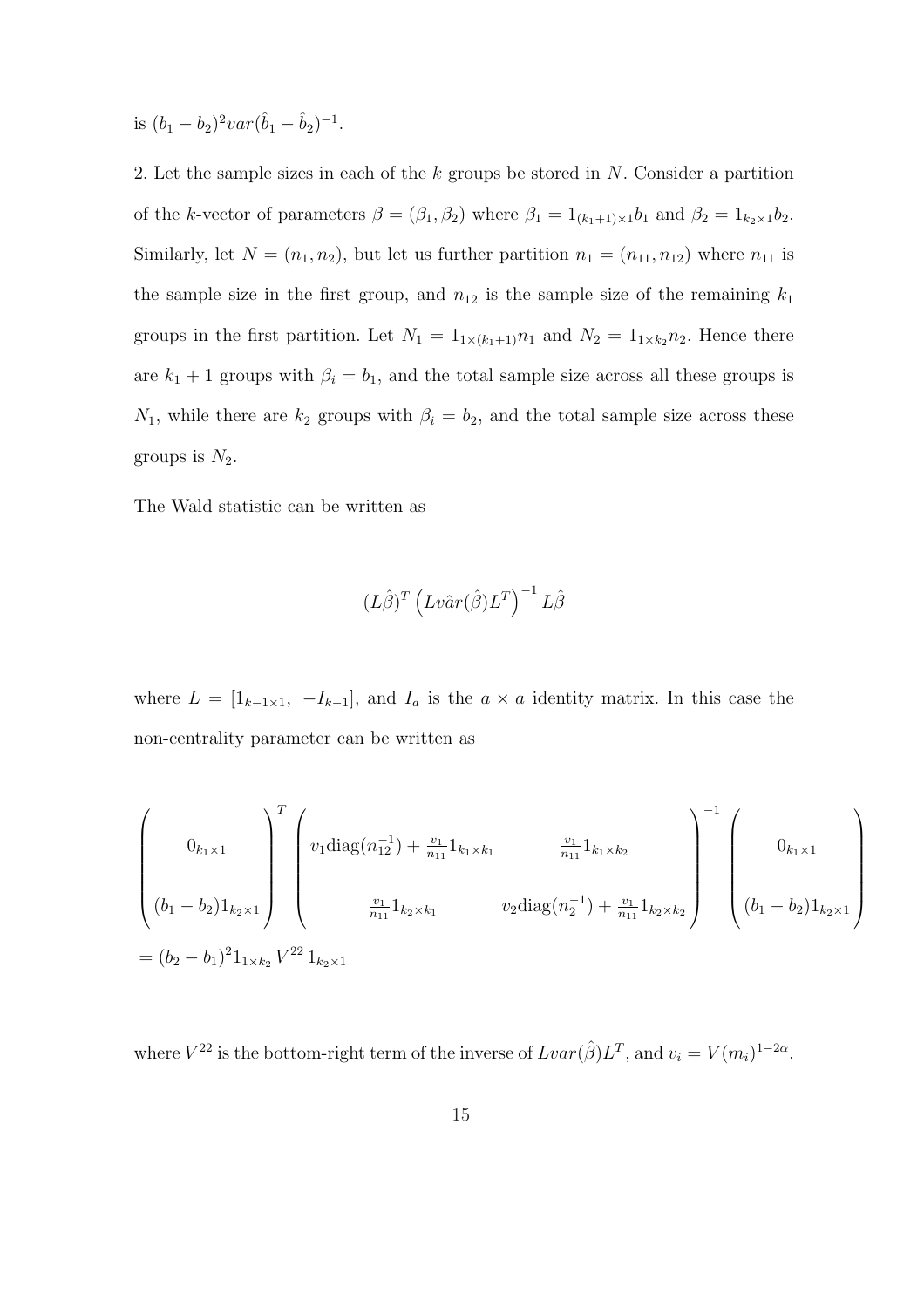$$
(V^{22})^{-1} = V_{22} - V_{21} (V_{11})^{-1} V_{12}
$$
  
=  $v_2 \text{diag}(n_2^{-1}) + \frac{v_1}{n_{11}} 1_{k_2 \times k_2} - \frac{v_1^2}{n_{11}^2} 1_{k_2 \times k_1} \left( v_1 \text{diag}(n_2^{-1}) + \frac{v_1}{n_{11}} 1_{k_1 \times k_1} \right)^{-1} 1_{k_1 \times k_2}$   
(5)

Now it can be shown using (Petersen and Pedersen, 2006, page 16, for example) that

$$
(A + b1_{k \times k})^{-1} = A^{-1} - \frac{bA^{-1}1_{k \times k}A^{-1}}{1 + b1_{k \times k}A^{-1}1_{k \times k}}
$$

Also,  $1_{a \times k_1}$ diag $(n_{12})1_{k_1 \times b} = (N_1 - n_{11})1_{a \times b}$  and so

$$
\frac{v_1}{n_{11}} 1_{k_2 \times k_1} \left( v_1 \text{diag}(n_{12}^{-1}) + \frac{v_1}{n_{11}} 1_{k_1 \times k_1} \right)^{-1} 1_{k_1 \times k_2}
$$
\n
$$
= \frac{1}{n_{11}} 1_{k_2 \times k_1} \left( \text{diag}(n_{12}) - \frac{\text{diag}(n_{12}) 1_{k_1 \times k_1} \text{diag}(n_{12})}{n_{11} + 1_{1 \times k_1} \text{diag}(n_{12}) 1_{k_1 \times 1}} \right) 1_{k_1 \times k_2}
$$
\n
$$
= \frac{1}{n_{11}} \left( N_1 - n_{11} - \frac{(N_1 - n_{11})^2}{n_{11} + (N_1 - n_{11})} \right) 1_{k_2 \times k_2}
$$
\n
$$
= \frac{N_1 - n_{11}}{N_1} 1_{k_2 \times k_2}
$$

Equation 5 then simplifies to

$$
(V^{22})^{-1} = v_2 \text{diag}(n_2^{-1}) + \frac{v_1}{n_{11}} 1_{k_2 \times k_2} - \frac{v_1}{n_{11}} \frac{N_1 - n_{11}}{N_1} 1_{k_2 \times k_2}
$$

$$
= v_2 \text{diag}(N_2^{-1}) + \frac{v_1}{N_1} 1_{k_2 \times k_2}
$$

hence

$$
\phi = (b_2 - b_1)^2 1_{1 \times k_2} \left( v_2 \text{diag}(N_2^{-1}) + \frac{v_1}{N_1} 1_{k_2 \times k_2} \right)^{-1} 1_{k_2 \times 1}
$$

16

Now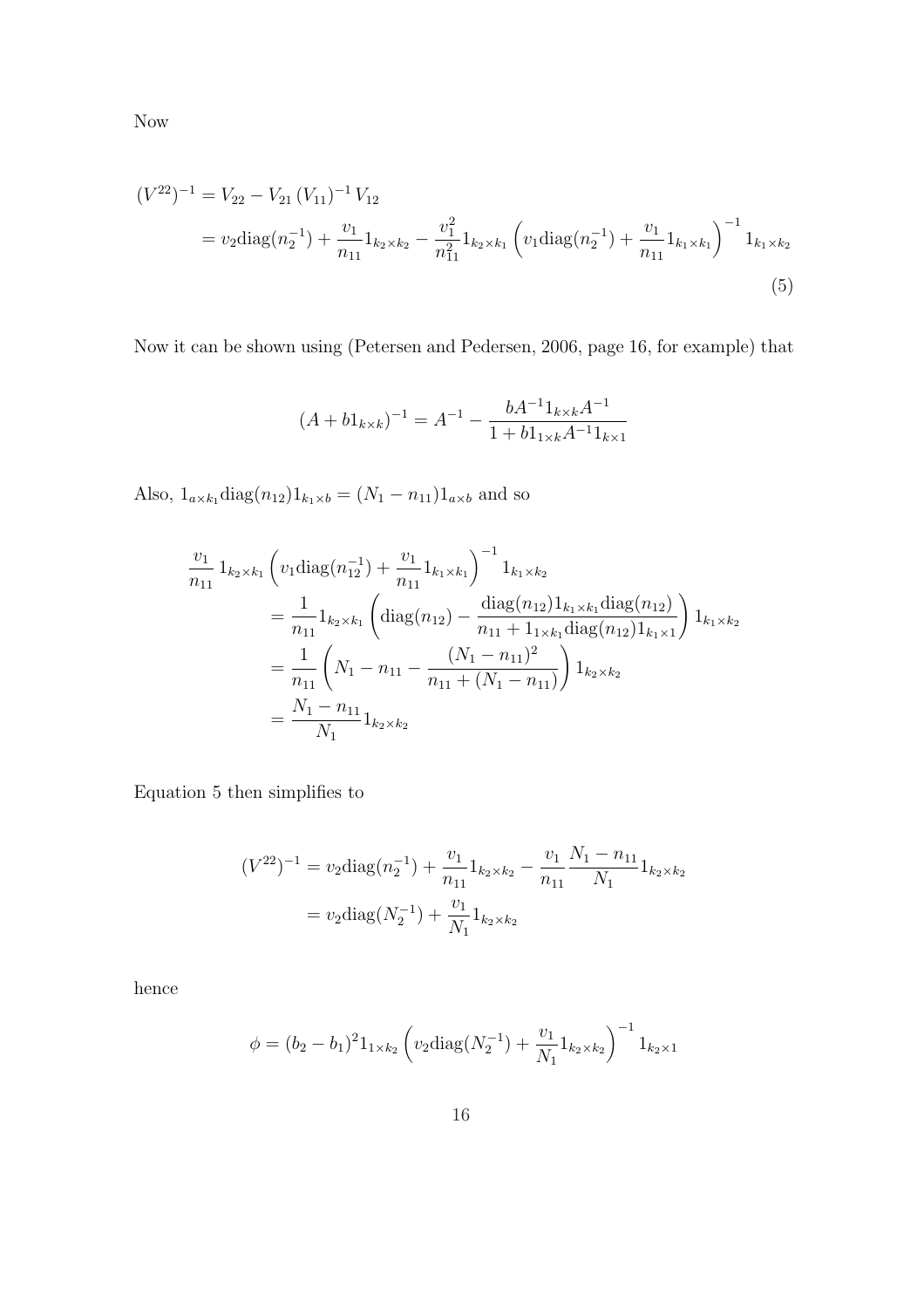Using the same identities above, this simplifies to

$$
\phi = (b_2 - b_1)^2 \left\{ \frac{N_2}{v_2} - \frac{v_1 N_2^2}{N_1 v_2^2} \left( 1 + \frac{v_1 N_2}{N_1 v_2} \right)^{-1} \right\}
$$
  
=  $(b_2 - b_1)^2 \frac{N_2}{v_2} \left( 1 + \frac{v_1 N_2}{N_1 v_2} \right)^{-1}$   
=  $(b_2 - b_1)^2 \left( \frac{v_1}{N_1} + \frac{v_2}{N_2} \right)^{-1}$ 

which has the same form as equation 2.

3. A naïve estimator for  $v\hat{a}r(\hat{\beta}_i)$  has the form

$$
\hat{var}_{\text{naïve}}(\hat{\beta}_i) = \frac{1}{N_i} \text{diag}(V(\hat{M}_i)^{1-2\alpha})^{1/2} \hat{R}_w \text{ diag}(V(\hat{M}_i)^{1-2\alpha})^{1/2}
$$
(6)

where  $\hat{R}_w$  is the working correlation structure, and  $M_i$  is the vector of means for the ith group.

Now if  $\beta_i = 1_{p \times 1} b_i$ , then  $M_i = 1_{p \times 1} m_i$  and  $diag(V(M_i)) = V(m_i)I_p$ , hence

$$
var_{\text{naïve}}(\hat{\beta}_i) = \frac{1}{N_i} V(m_i)^{1-2\alpha} E(R_w)
$$

and so, provided that the variance has been correctly specified,  $\Phi$  simplifies to

$$
(\beta_1 - \beta_2)^T \left( var(\hat{\beta}_1) + var(\hat{\beta}_2) \right)^{-1} (\beta_1 - \beta_2)
$$
  
=  $(b_1 - b_2)^2 \left( \frac{V(m_1)^{1-2\alpha}}{N_1} + \frac{V(m_2)^{1-2\alpha}}{N_2} \right)^{-1} 1_{1 \times p} E(R_w)^{-1} 1_{p \times 1}$ 

which is proportional to equation 2.

4. A sandwich estimator for  $var(\hat{\beta}_i)$  has the form

$$
\hat{var}_{\rm sandwich}(\hat{\beta}_i) = \hat{var}_{\rm naive}(\hat{\beta}_i) \hat{\kappa} \hat{var}_{\rm naive}(\hat{\beta}_i)
$$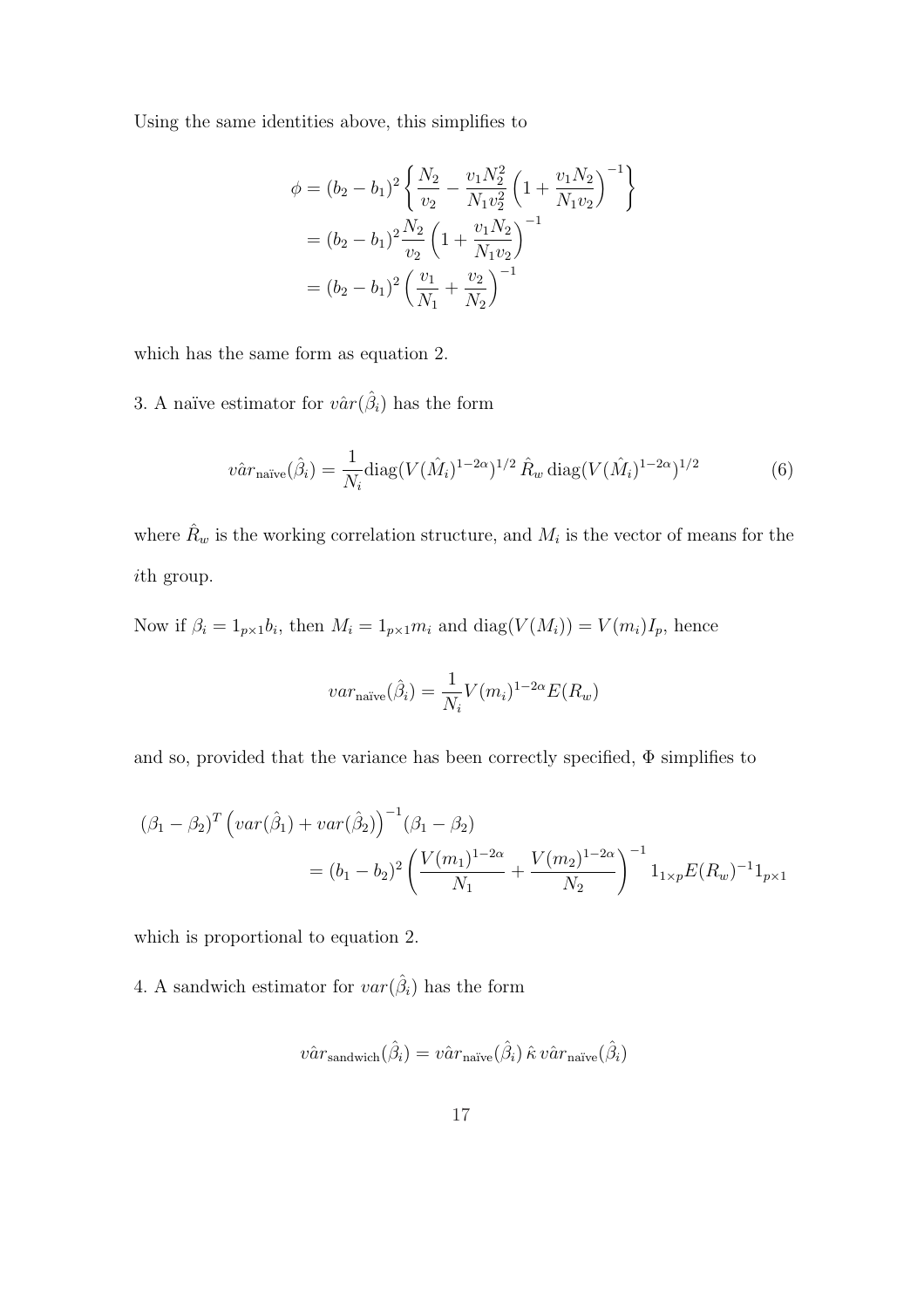where

$$
\hat{\kappa} = N_i \operatorname{diag}(V(\hat{M}_i)^{1-2\alpha})^{-1/2} \, \hat{R}_w^{-1} \, \hat{R}_i \hat{R}_w^{-1} \operatorname{diag}(V(\hat{M}_i)^{1-2\alpha})^{-1/2}
$$

and  $\hat{R}_i$  is the sample correlation matrix of Pearson residuals calculated within the *i*th group,  $diag(M_i)^{-1/2}(Y_i - 1_{N_1 \times 1}M_i)$ .

 $var_{\text{sandwich}}(\hat{\beta}_i)$  simplifies to

$$
\hat{var}_{\text{sandwich}}(\hat{\beta}_i) = \frac{1}{N_i} \text{diag}(V(\hat{M}_i)^{1-2\alpha})^{1/2} \hat{R}_i \,\text{diag}(V(\hat{M}_i)^{1-2\alpha})^{1/2}
$$

This has the same form as equation 6, except that the working correlation matrix  $\hat{R}_w$  has been replaced by a within-group unstructured correlation matrix,  $\hat{R}_i$ . So we can use the same approach as for 3 to show that provided that  $E(\hat{R}_1) = E(\hat{R}_2)$ , the non-centrality parameter is proportional to equation 2.

5. This follows by generalizing result 2 using the approach of results 3 and 4.  $\Box$ 

While the above only represent a restricted class of GEE's and GLM's, they give some indication of how Theorem 1 generalizes to more complex contexts. Hence, for example, we suggest that in  $k$ -sample testing of GEE's in general, if the more variable groups tend to be more intensively sampled, then a Wald statistic will have higher power when  $\alpha$  is smaller. This corresponds to the  $N_1 \langle N_2 \rangle$  situation. Conversely, when the more variable groups tend to be less intensively sampled, larger  $\alpha$  gives higher power. Finally, for a GEE based on a balanced sampling design, we expect all parameterizations to have similar power.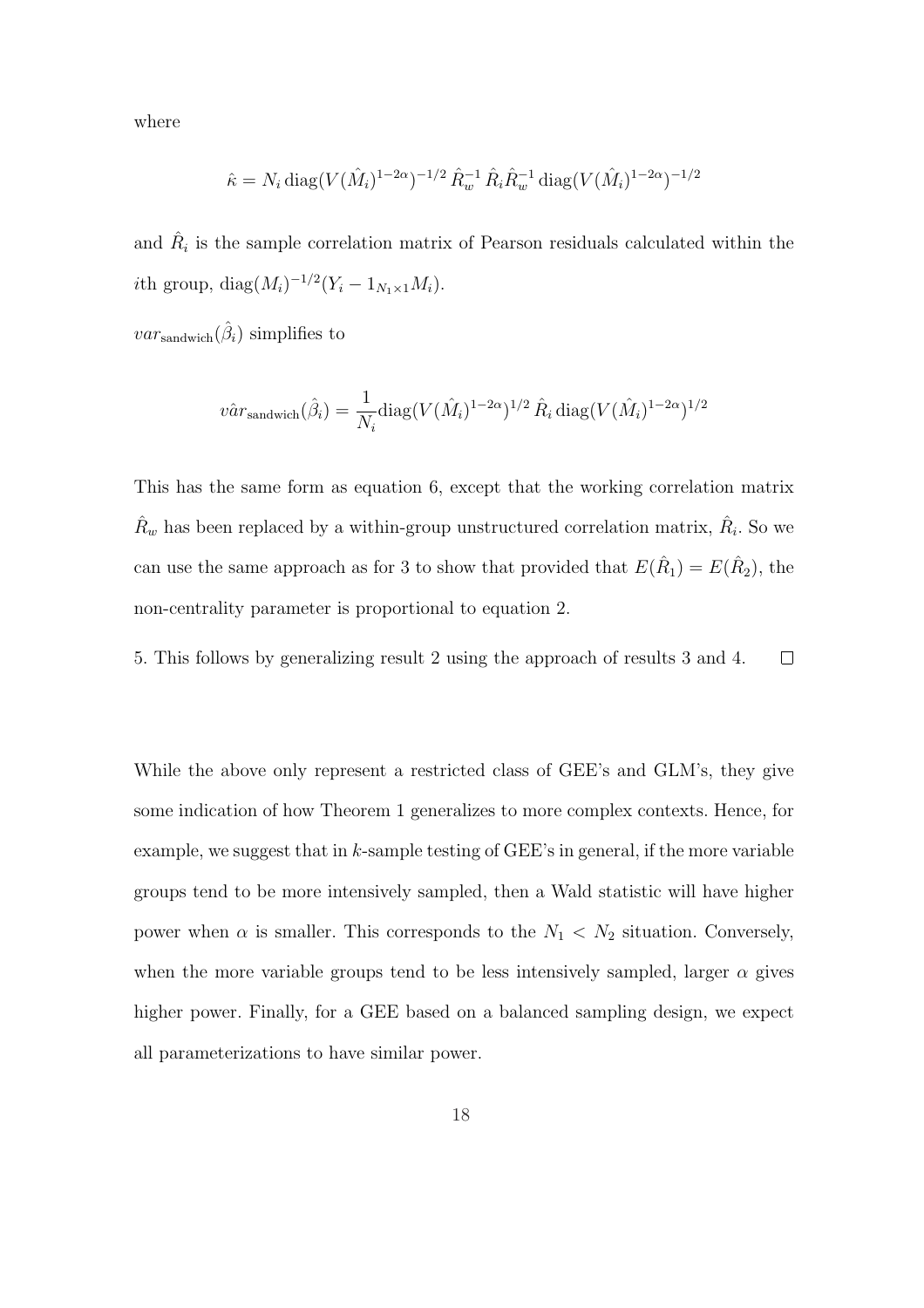## 6 Simulations

In this section, the above results are demonstrated via simulation, focussing specifically on the case of two-sample or three-sample designs for overdispersed count data.

To ensure that any differences among statistics were due to power and not due to accuracy of the test, we measured statistical significance using permutation tests rather than through reference to the chi-squared distribution. This ensured that all tests were approximately exact, the approximation being due to a very small amount of Monte Carlo error.

In all cases, power was estimated at the 0.05 level from 1000 simulated datasets. Statistical significance at the 0.05 level was evaluated using permutation tests, where the group labels of each observation were permuted. We used 999 randomly chosen permutations of the data to estimate significance levels. There were two levels of sampling involved in simulations – sampling datasets, then resampling them to estimate P-values. This was computationally burdensome, and required approximately 20 hours of total time when using an AMD Opteron 246 processor (2.6 GHz).

We calculated six test statistics:  $W_0$ ,  $W_{1/2}$ ,  $W_{2/3}$ ,  $W_1$ , S and  $-2 \log L$ . Theorem 1 applies directly to Wald statistics only, but given that  $S \approx W_1$  and  $-2 \log L \approx W_{2/3}$ , it has implications for these statistics also. We did not calculate  $-2 \log L$  for GEEs, as it is undefined.

In the case of GEEs, we used a sandwich estimator of the variance matrix with slight modifications. The use of a sandwich estimator has the potential to introduce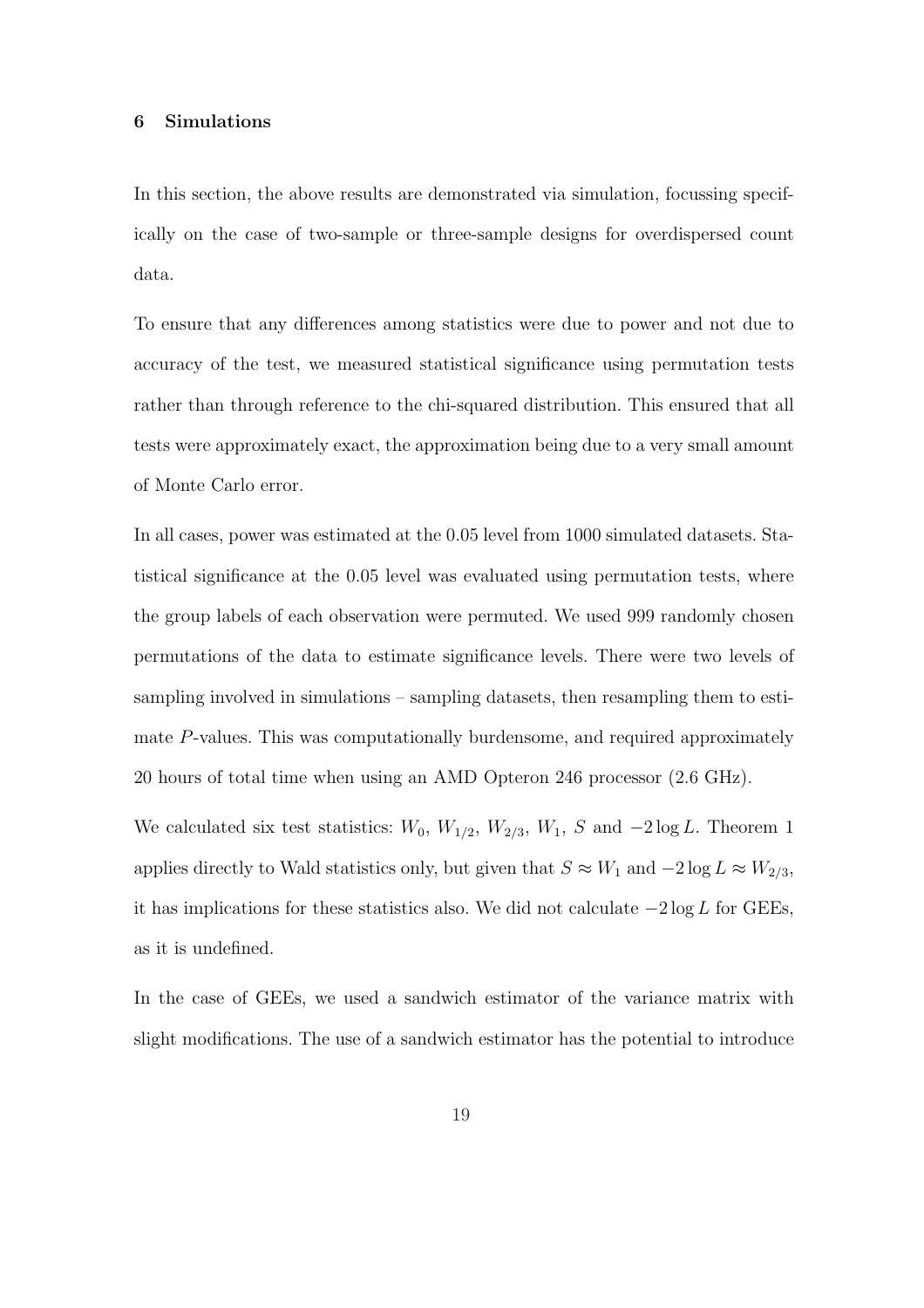considerable inefficiencies, and is often not a good idea for small samples (Drum and McCullagh, 1993). This is pertinent in our case, where a sandwich estimator would require the use of  $\hat{R}_i$  in calculations, where  $N_i$  is typically 15 or less. Hence we replaced  $\hat{R}_i$  with a pooled estimate  $\hat{R}$  obtained by moment estimation using all Pearson residuals, not just those from the ith group.

We considered 9 power simulations in a  $3 \times 3$  design, in which we varied the data structure and the parameter that was varied in simulations.

Each of the following three data structures were considered:

- Two-sample tests for data from a negative binomial distribution, with a total of 30 observations.
- Two samples tests for data from a bivariate negative binomial distribution, fitted using generalized estimating equations, with a total of 30 observations.
- Three-sample tests for negative binomial counts, for a total of 45 observations, with the sample size and mean of group 2 fixed at  $N_2 = 15$  and  $m_2 = 2$ .

In each case we sampled data from geometric distributions, such that data satisfied the mean-variance function  $V(\mu) = \mu + \phi \mu^2$  where  $\phi = 1$ . For bivariate data, we sampled  $X_1$ ,  $X_2$  and  $Z$  independently from a negative binomial distribution with  $V(\mu) = \mu + \mu^2/2$  and  $\mu = m_i/2$ . We then calculated the two response variables as  $Y_1 = X_1 + Z$  and  $Y_2 = X_2 + Z$ , whose correlation is 0.5, and whose marginal distributions are geometric with mean  $m_i$  (Johnson et al., 1997).

For each data structure, we explored the effect on power of varying key parameters in three settings: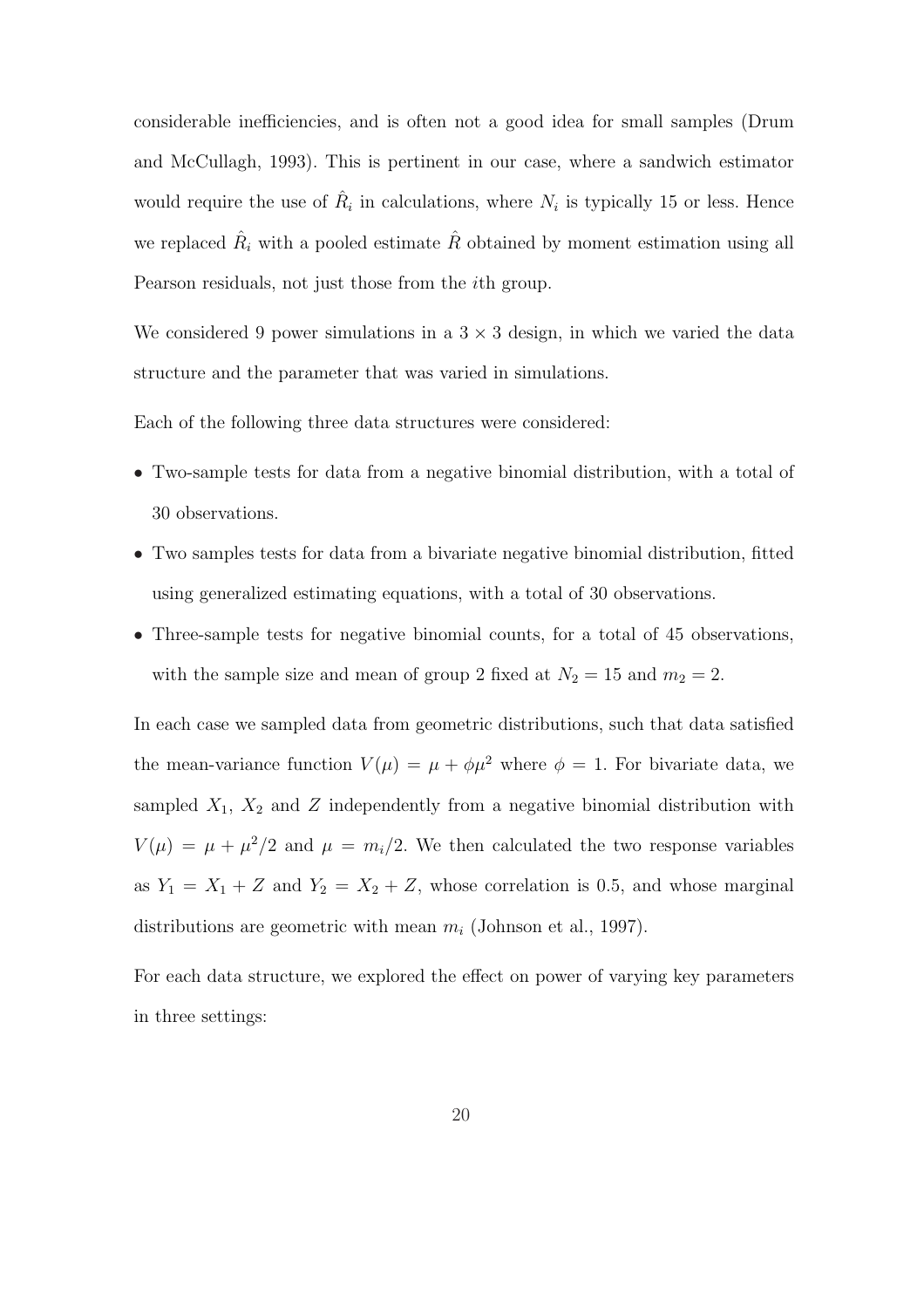- Sample size ratio varied The relative sample size in two groups was varied, while keeping means and variances fixed. For k-sample tests, we varied  $N_k/N_1$  while keeping  $N_1+N_k = 30$ . In the two sample case,  $m_1 = 1$ ,  $m_2 = 3$ , hence  $V(m_2)/V(m_1) =$ 6. In the three sample case,  $N_2 = 15$  and  $m_1 = 1$ ,  $m_2 = 2$ , and  $m_3 = (73^{1/2} - 1)/2$ , hence  $V(m_3)/V(m_2) = V(m_2)/V(m_1) = 3.$
- Variance ratio varied, balanced sampling The ratio of variances across groups  $V(m_k)/V(m_1)$  was varied, by varying the means, while keeping sample sizes fixed in a balanced sampling design with  $N_i = 15$  for all i. For the two-sample case, we set  $m_2 = 3$  and varied  $m_1$ . For the three-sample case, we set  $m_2 = 2$ , and varied  $m_1$  and  $m_3$  such that  $V(m_2)/V(m_1) = V(m_3)/V(m_2)$ .
- Variance ratio varied, unbalanced sampling The ratio of variances across groups  $V(m_k)/V(m_1)$  was varied, by varying the means, while keeping sample sizes fixed in an unbalanced design. We repeated the conditions of the previous variance ratio simulation, except that now  $N_1 = 10$  and  $N_k = 20$ .

In modeling the data we assumed that the dispersion parameter  $\phi$  was unknown. For bivariate data, we estimated  $\phi$  separately for each response variable.

For bivariate data, we estimated parameters using an independence estimating equations approach, i.e. using the identity matrix as the working correlation structure. This is much more computationally efficient than joint estimation of  $\beta$  and  $R$ , in fact it leads to important computational savings. This was an important consideration due to the extensive computation times in conducting these simulations.

Simulations varying the sample size ratio were designed to demonstrate remark 1, and simulations changing the variance ratio were designed to demonstrate remark 2.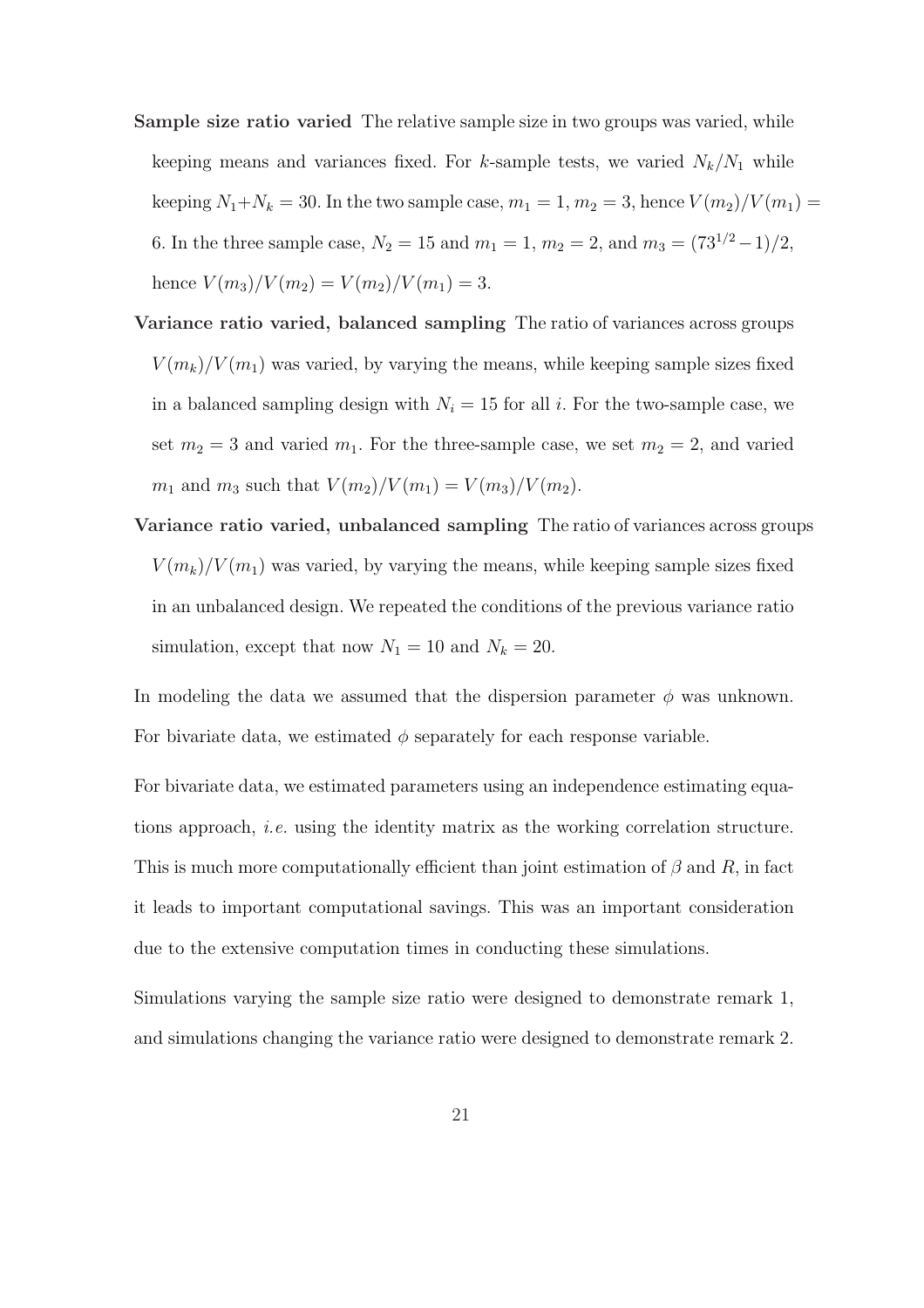While the simulations using a two-sample design represent a demonstration of Theorem 1, the three-sample design considered here represents a situation in which Theorem 1 does not apply directly. In this simulation, the true model is a threeparameter alternative. It is included to demonstrate how lessons learnt from Theorem 1 for two-parameter alternatives provide a guide for performance in other situations. Specifically, we expected that for the three-sample case, just as in the two-sample case,  $\alpha = 1$  would have highest power when more variable groups were less intensively sampled,  $\alpha = 0$  would have highest power when more variable groups were more intensively sampled, and that reparameterization would have negligible effect on power when sampling was balanced.

In all simulations, we observed the patterns predicted by Theorem 1 (Figure 1). These patterns were just as evident for three-sample tests (Figure 1c) as for the two sample situations that are directly covered by Theorem 1.

In the first and third columns of Figure 1,  $W_1$  had highest power when the more variable group was less intensively sampled, and lowest power when the more variable group was more intensively sampled.  $W_0$  had the opposite behavior of  $W_1$ . The extent of differences in power increased as  $N_k/N_1$  or  $V(m_k)/V(m_1)$  moved away from 1, as expected from remarks 1 and 2, respectively. Differences in power with parameterization were most extreme in the first column of Figure 1, where  $W_1$  often had over twice the power or less than half the power of  $W_0$  and  $W_{1/2}$ , depending whether  $N_1 > N_k$  or  $N_1 < N_k$ , respectively.

 $W_{1/2}$  and  $W_{2/3}$  were intermediate between  $W_0$  and  $W_1$ , with  $W_{1/2}$  closer in power to the former and  $W_{2/3}$  closer to the latter.  $W_{1/2}$  was the only statistic whose power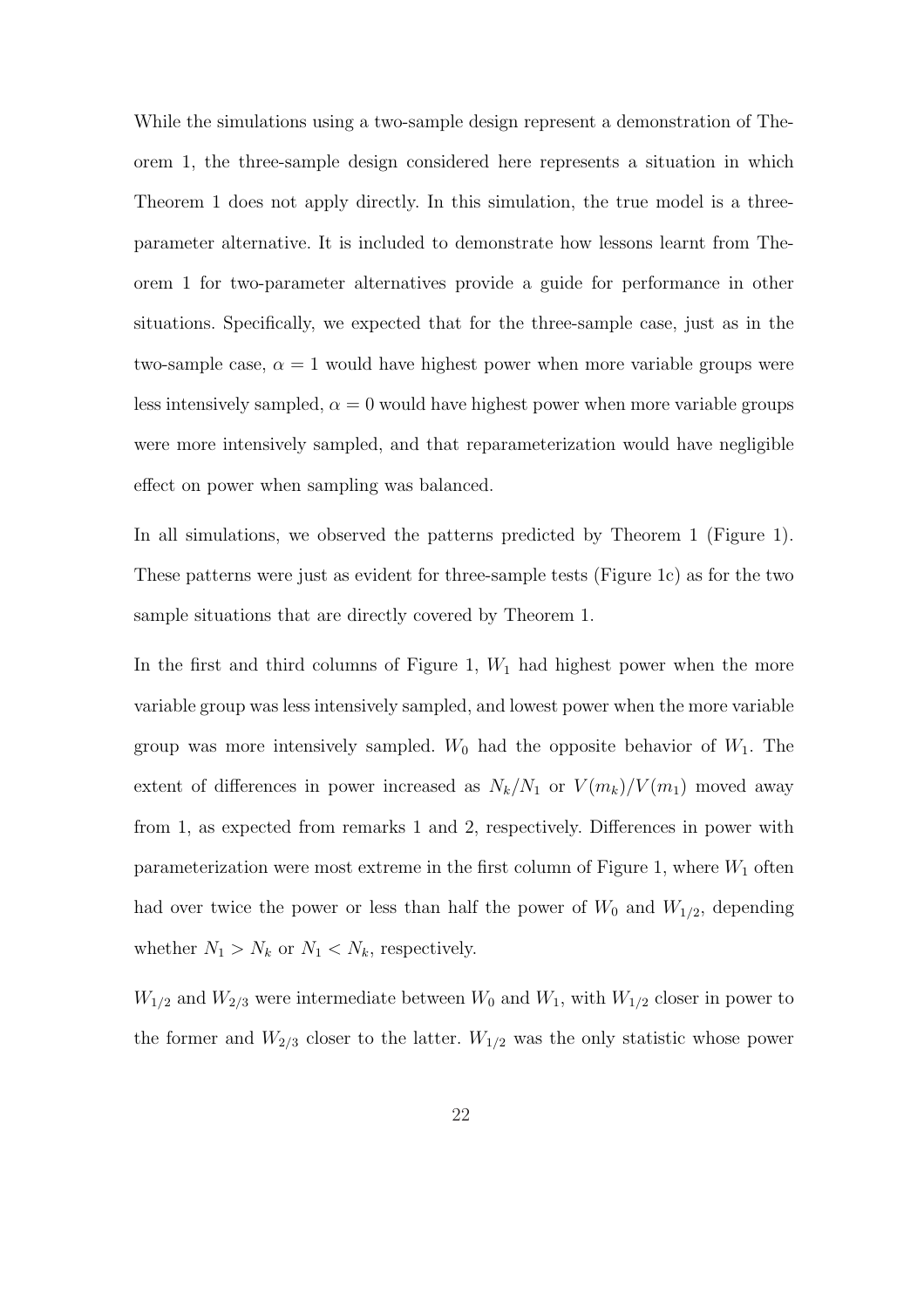was roughly symmetrical when plotted against  $\log(N_k/N_1)$  and  $\log\{V(m_k)/V(m_1)\}\$ (Figure 1). This approximate symmetry can be understood from equation 4, where the second order term  $\delta\psi$  is symmetric with respect to  $N_1$  and  $N_2$  when  $\alpha = 1/2$ .

When sampling was balanced, all statistics had almost identical power. This was evident in the almost coincident power curves when sampling was balanced (second column of Figure 1), and in the almost perfect intersection of the power curves at  $N_k/N_1 = 1$  (first column of Figure 1).

As expected, we found that S and  $-2 \log L$  behaved like their respective Wald statistics in power simulations (Figure 2). Power curves for  $S$  and  $W_1$  were almost perfectly co-incident, and similarly for  $-2 \log L$  and  $W_{2/3}$ , with the exception of extremely unbalanced designs, where  $N_k/N_1 > 3$  or  $N_k/N_1 < 1/3$ . Because we sampled such that  $N_1 + N_k = 30$ , such unbalanced designs correspond to situations where  $N_i \leq 7$  for some *i*. Hence we suspect that the divergence of power curves is due to small sample size rather than being related to imbalanced design *per se*.

#### 7 Discussion

We find our results quite concerning, from the perspective that the two test statistics routinely used with generalized estimating equations –  $W_1$  and  $S$  – both have some quite undesirable power properties. For  $k$ -sample tests with unbalanced sampling designs, these statistics have extreme power behavior, either performing very well or very badly. Which of these two possibilities will eventuate can only be known a priori if a restricted form of alternative model is expected, e.g.  $m_1 < m_2$ . In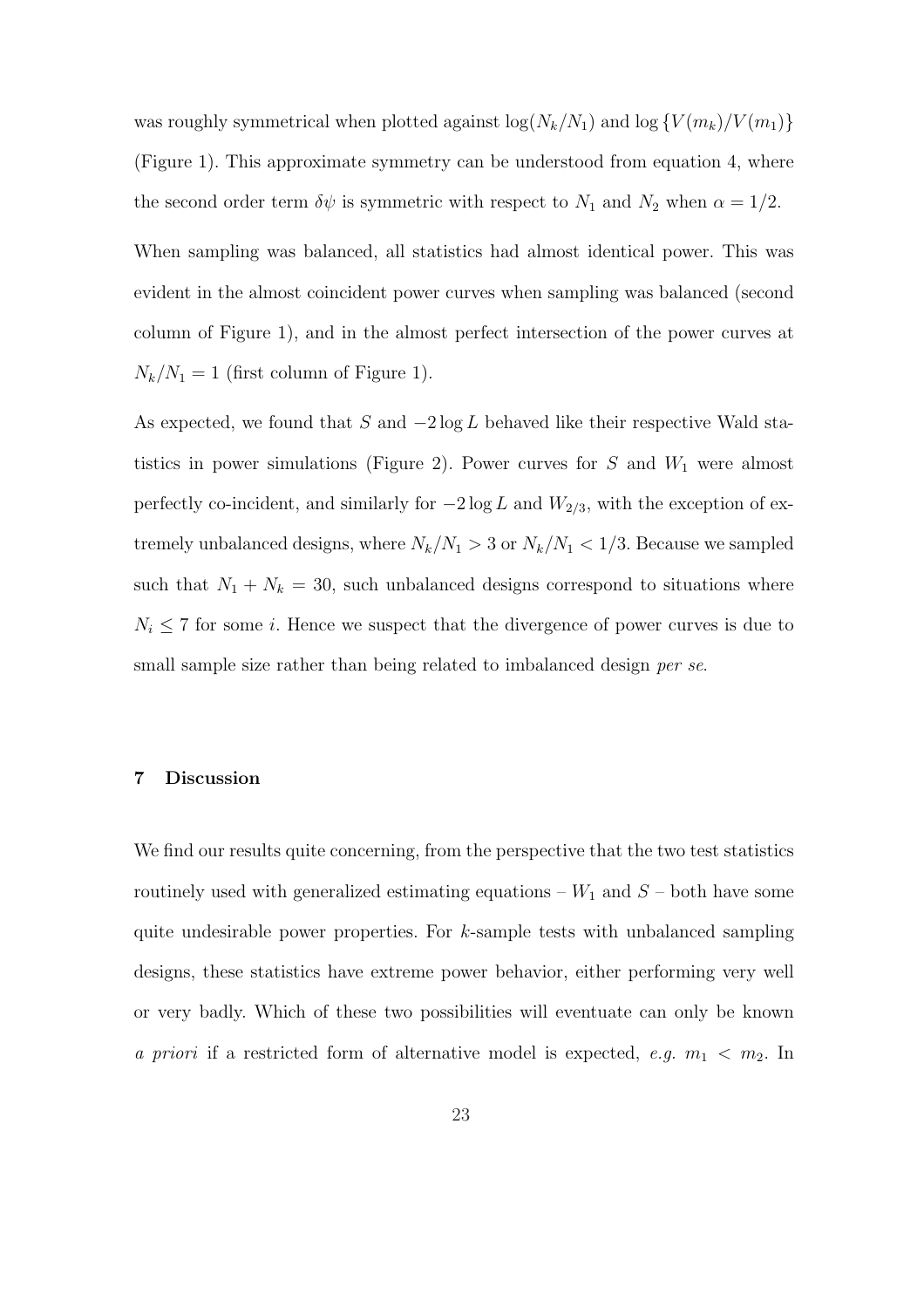other situations, it would be more prudent to use a test statistic with intermediate properties – one that has relatively high power across a range of alternatives, such as  $W_{2/3}$ ,  $-2 \log L$  where it is applicable, or perhaps  $W_{1/2}$ .

We expect that the effect of reparameterization on power of  $W_{\alpha}$  will be larger for some types of data than for others, and quite substantial for overdispersed count data in particular. This is because the extent of effects of  $\alpha$  on power is a function of the amount of variation in  $V(m_i)$  across samples (remark 2, and third column of Figure 1), which is related to the derivative  $V'(m_i)$ . When modeling overdispersed count data in particular,  $V'(m_i) > 1$ , hence  $V(m_i)$  can vary considerably across samples and the properties of  $W_{\alpha}$  might change considerably as  $\alpha$  changes. In contrast, when modeling binomial data,  $|V'(m_i)| \leq 1$  and  $V(m_i)$  will only vary considerably across samples when we encounter cells with rare responses, *i.e.* some  $m_i$  near 0 or 1. Hence we might expect that reparameterization will have comparatively little effect on power of  $W_{\alpha}$  for most binary problems. When fitting a normal model with constant variance, of course, we expect negligible effect of reparameterization on power.

For k-sample tests of generalized estimating equations where a single test statistic is required, we recommend  $W_{1/2}$ , the Wald statistic under the variance stabilizing parameterization. This statistic has been shown to have relatively good power across a range of scenarios. A further important advantage of this statistic is that it is defined when  $\mu = 0$ , and does not have the undesirable properties as  $\mu \to 0$  described by Væth (1985). Returning to the invertebrate data introduced in Section 2,  $W_{1/2}$ took large, significant values for both variables, when analyzing each separately,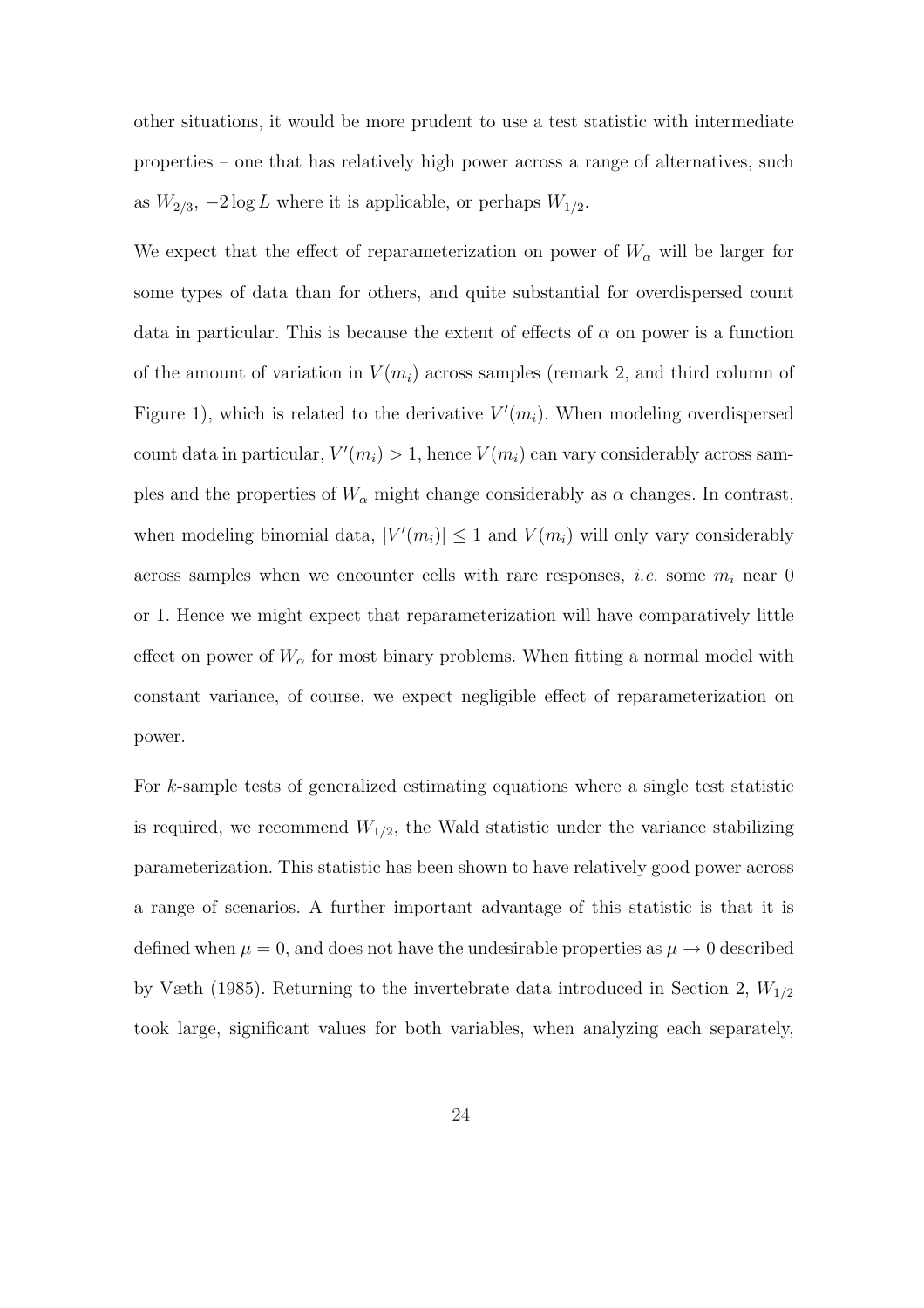whereas  $W_{2/3}$  had problems for the amphipod data because  $\hat{\mu}_C = 0$ . Similar results were obtained when fitting GEEs to the bivariate data.

We have demonstrated the relevance of our results for other members of the "Holy Trinity", the score statistic  $(S)$  and likelihood ratio statistic  $(-2 \log L)$ . We conclude that the score statistic, like  $W_1$ , is an "extreme statistic" which should not be used for unbalanced designs, unless testing a one-sided alternative for which it is known to be favorable. The log-likelihood ratio statistic, like  $W_{2/3}$ , is an "intermediate statistic" which has reasonably high power across a broad range of alternatives. Hence  $-2 \log L$  is a natural choice of test statistic for generalized linear models, as it will have more reliable power than the other commonly used statistics  $S$  and  $W_1$ . Our conclusions contrast with those of Barnwal and Paul (1988), who recommended the use of a score statistic in place of a log-likelihood statistic in the analysis of overdispersed count data, because of more reliable Type I error properties. We reached a very different conclusion, by controlling Type I error and comparing statistics on the basis of power. We emphasize that our results are only relevant for situations where one either has a large enough sample size for Type I error properties to be good, or where one uses resampling to ensure valid test sizes.

Our results for  $S$  and  $W_1$  are analogous to results found in the analysis of variance literature for the Behrens-Fisher problem (Miller, 1986). An ANOVA F statistic tends to take smaller values when more variable groups are more intensively sampled, and larger values when less intensively sampled, just as  $S$  and  $W_1$  did in this paper. In fact, it can be shown that the score statistic is proportional to an ANOVA statistic in one-way classifications (Cordeiro et al., 1994, page 715, for example). Hence it is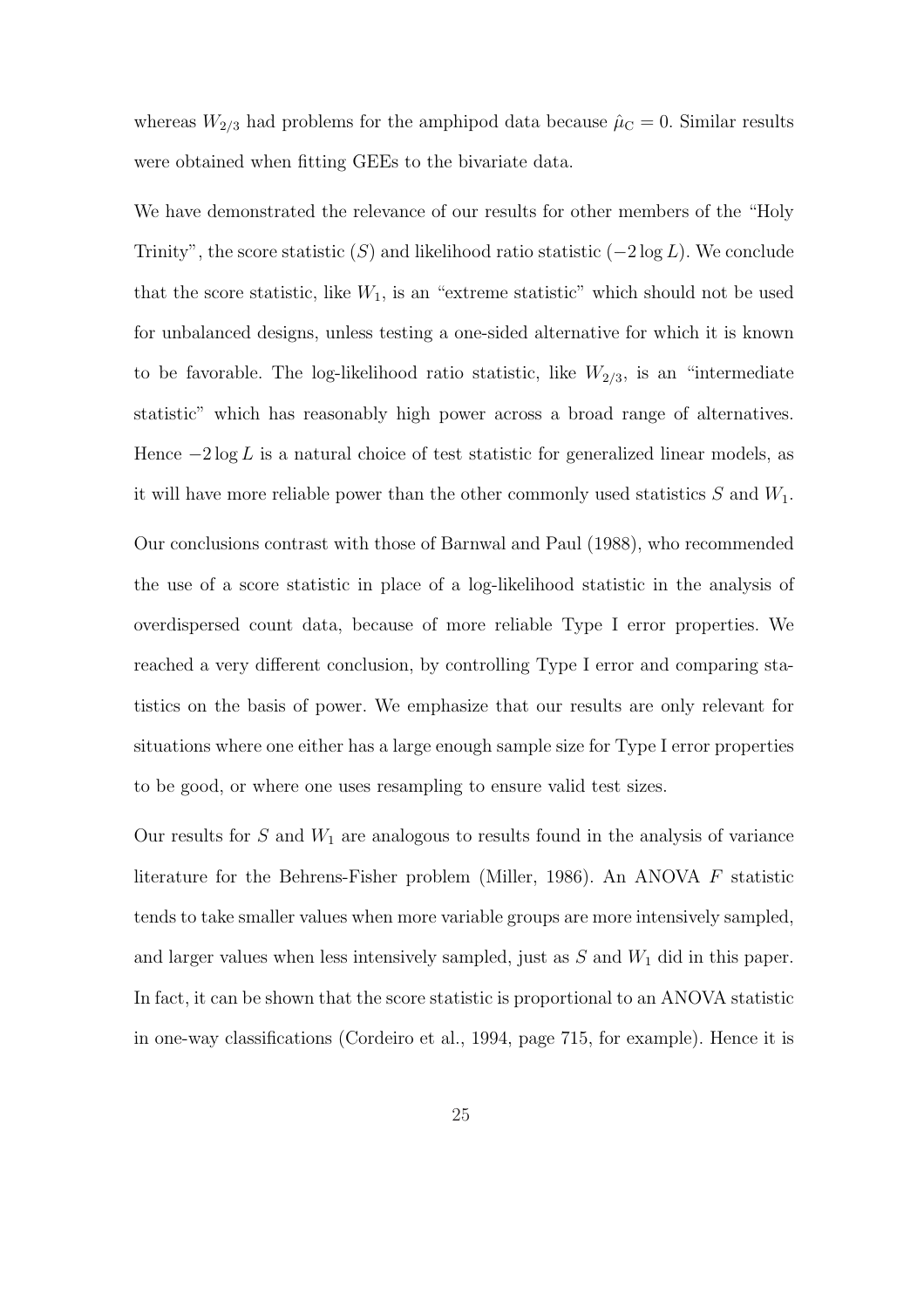unsurprising that S has poor properties when variances differ considerably across groups, for unbalanced samples, and that these properties co-incide with those of an ANOVA F-statistic in the same scenario.

It is unclear exactly how to generalize these results beyond  $k$ -sample tests. As mentioned previously, in the k-sample case, changing the link function  $h_{\alpha}(\mu)$  does not change the model. This is not the case in general. While we can still reparameterize  $\beta$  without changing the model, this can not be done directly through the link function, which complicates the situation.

It is currently standard practice when using GEE's to base hypothesis tests either on the score statistic  $(S)$  or the Wald statistic under the canonical parameterization  $(W_1)$ . Our results suggest that certainly in the case of k-sample testing of GEE's, these statistics should not be used as the standard test statistics, because they cannot be relied upon to have good power properties when sampling is unbalanced. This is especially the case when dealing with overdispersed counts, for which variances can differ considerably under the alternative, exacerbating the poor properties of  $S$  and  $W_1$ . For this situation, we propose using the Wald statistic based on the variance stabilizing transformation  $(W_{1/2})$ , or when it is defined, the log-likelihood ratio statistic  $(-2 \log L)$ . A priority in future research is to establish whether or not the undesirable properties of  $W_1$  and  $S$  observed here can also be seen in more general marginal models – and if so, what statistics can be used in their place.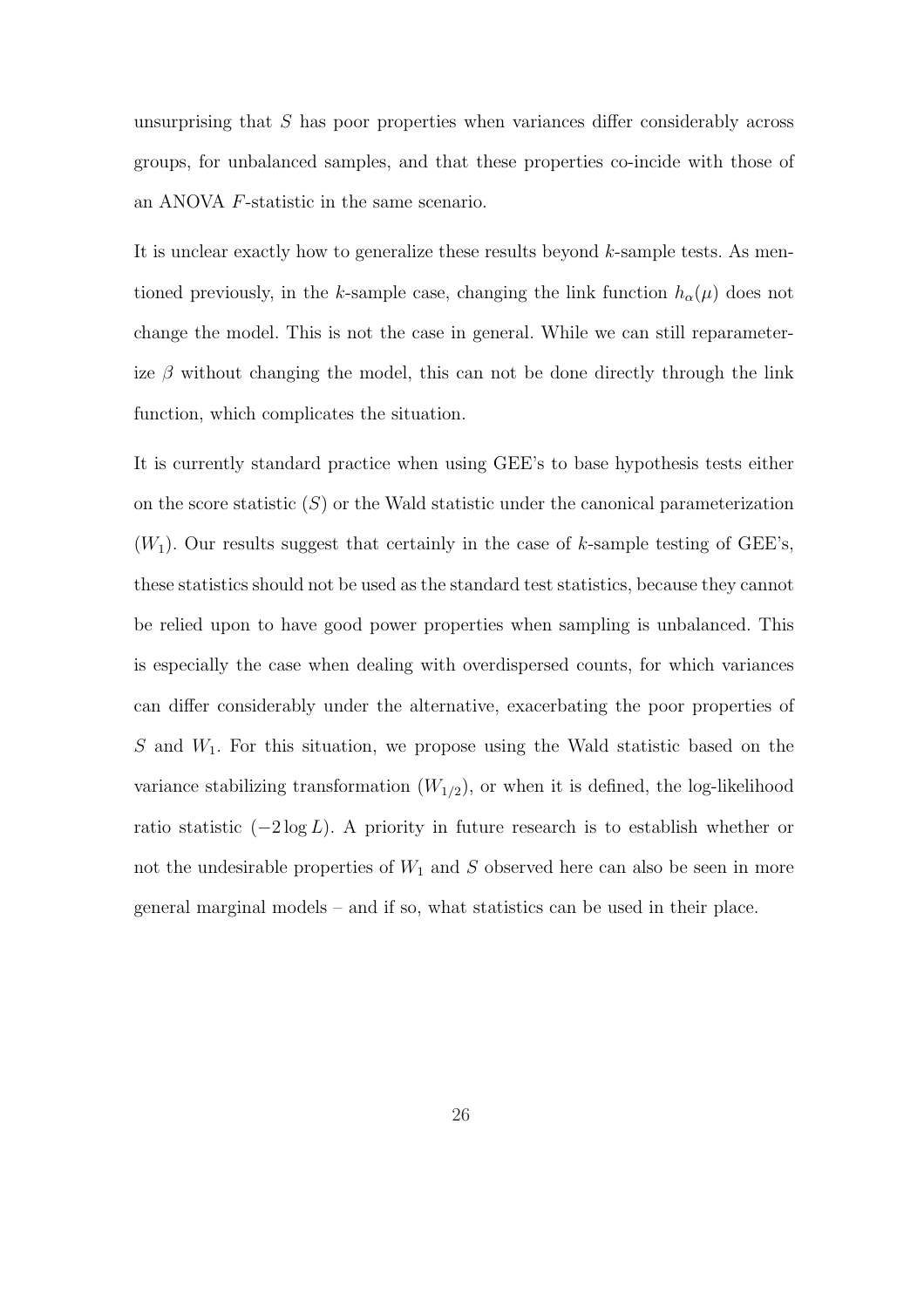# Acknowledgements

Thanks to Malcolm Hudson for advice and many helpful discussions. This work was partially completed while visiting the Department of Statistics at Macquarie University.

# REFERENCES

- Barndorff-Nielsen, O. E., Cox, D. R., 1994. Inference and asymptotics. Chapman & Hall, London.
- Barnwal, R. K., Paul, S. R., 1988. Analysis of one-way layout of count data with negative binomial variation. Biometrika 75, 215–222.
- Cordeiro, G. M., Botter, D. A., Ferrari, S. L. D. P., 1994. Nonnull asymptotic distributions of three classic criteria in generalised linear models. Biometrika 81 (4), 709–720.
- DiCiccio, T. J., 1984. On parameter transformations and interval estimation. Biometrika 71, 477–485.
- Drum, M., McCullagh, P., 1993. Regression models for discrete longitudinal responses: Comment. Statistical Science 8 (3), 300–301.
- Ferrari, S. L. P., Botter, D. A., Cribari-Neto, F., 1997. Local power of three classic criteria in generalised linear models with unknown dispersion. Biometrika 84 (2), 482–485.
- Guo, X., Pan, W., Connett, J. E., Hannan, P. J., French, S. A., 2005. Small-sample performance of the robust score test and its modifications in generalized estimating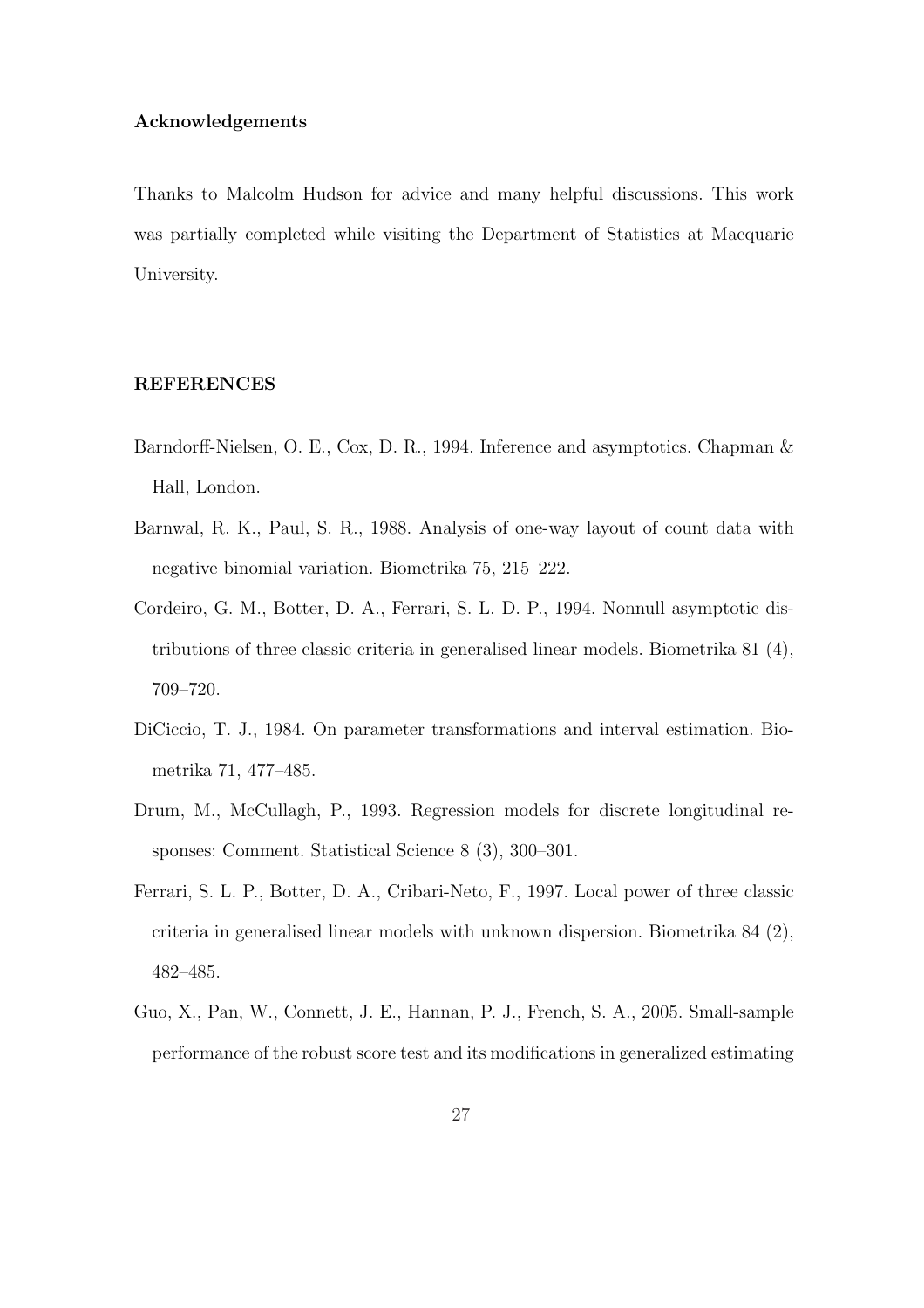equations. Statistics in Medicine 24, 3479–3495.

- Harris, P., Peers, H. W., 1980. The local power of the efficient scores test statistic. Biometrika 67 (3), 525–529.
- Hayakawa, T., 1975. The likelihood ratio criterion for a composite hypothesis under a local alternative. Biometrika 62 (2), 451–460.
- Hougaard, P., 1982. Parameterizations of non-linear models. Journal of the Royal Statistical Society B 44, 244–252.
- Johnson, N. L., Kotz, S., Balakrishnan, N., 1997. Discrete Multivariate Distributions. John Wiley & Sons, New York.
- Mancl, L. A., DeRouen, T. A., 2001. A covariance estimator for GEE with improved small-sample properties. Biometrics 57 (1), 126–134.
- McCullagh, P., Nelder, J. A., 1989. Generalized linear models, 2nd Edition. Chapman & Hall, London.
- Miller, Jr, R. G., 1986. Beyond ANOVA, basics of applied statistics. John Wiley & Sons, New York.
- Peers, H. W., 1971. Likelihood ratio and associated test criteria. Biometrika 58 (3), 577–587.
- Petersen, K. B., Pedersen, M. S., 2006. The matrix cookbook, version February 16, 2006. Tech. rep., http://matrixcookbook.com.
- Pierce, D. A., Peters, D., 1992. Practical use of higher order asymptotics for multiparameter exponential families. Journal of the Royal Statistical Society B 54 (3), 701–737.
- Rao, C. R., 1948. Large sample tests of statistical hypotheses concerning several parameters with applications to problems of estimation. Proceedings of the Cam-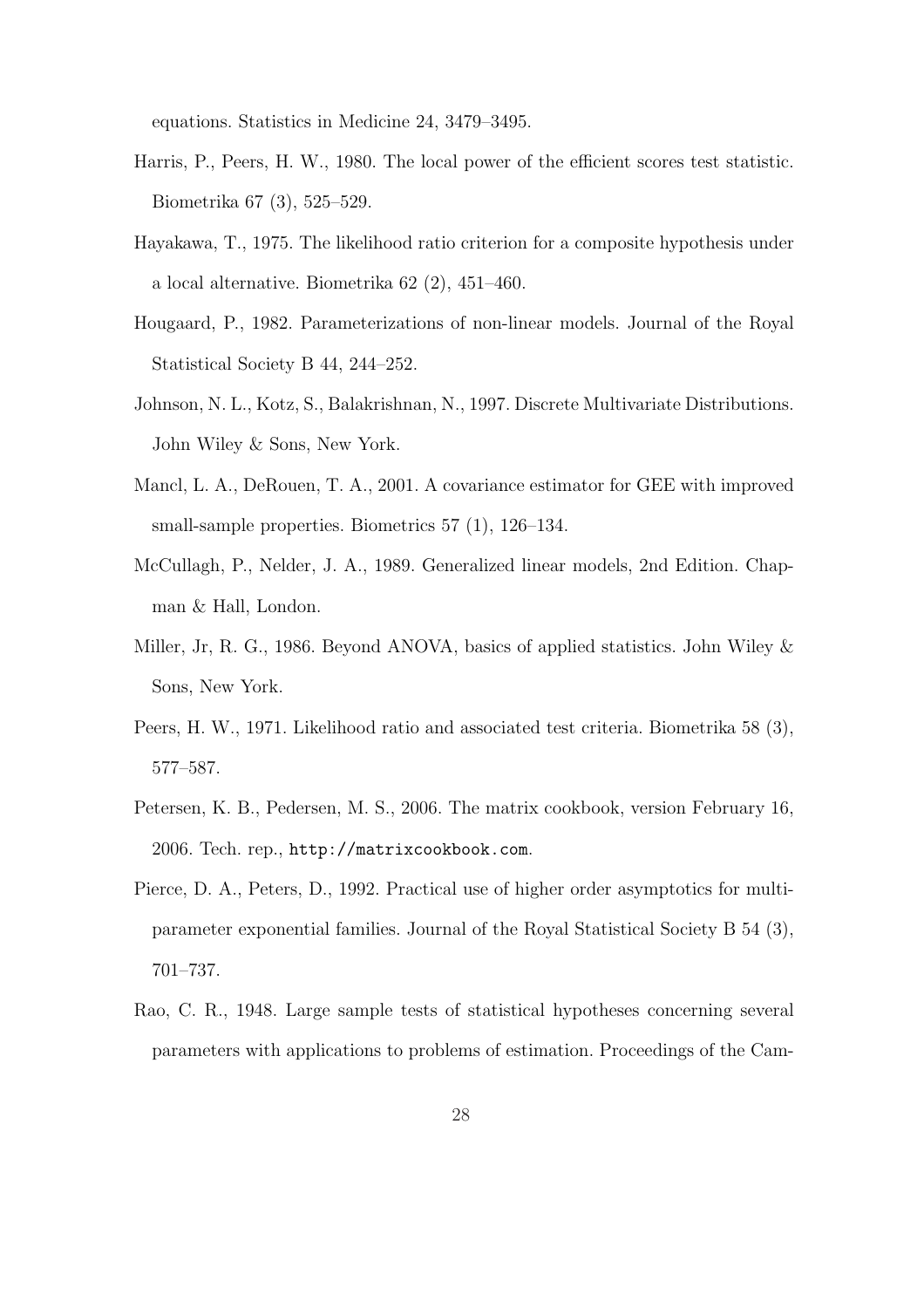bridge Philosophical Society 44, 50–57.

- Rotnitzky, A., Jewell, N. P., 1990. Hypothesis testing of regression parameters in semiparametric generalized linear models for cluster correlated data. Biometrika 77, 485–497.
- Slate, E. H., 1994. Parameterizations for natural exponential families with quadratic variance functions. Journal of the American Statistical Association 89, 1471–1482.
- Væth, M., 1985. On the use of Wald's test in exponential families. International Statistical Review 53, 199–214.
- Warton, D. I., Hudson, H. M., 2006. A generalised linear model parameterisation matching Wald and likelihood ratio statistics to order  $N^{-1}$ . Tech. rep., Department of Statistics, Macquarie University.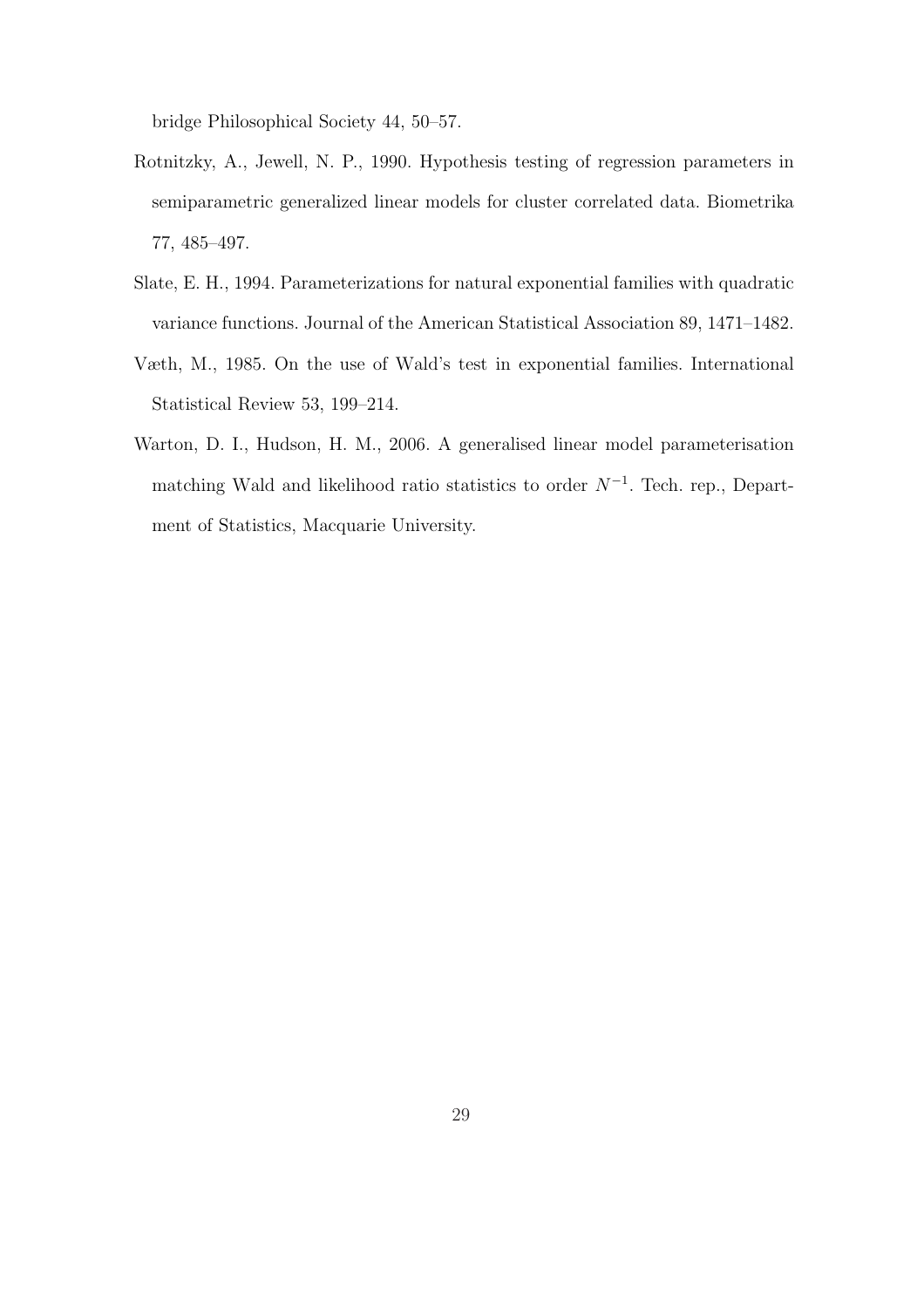

Fig. 1. Power of four parameterizations of the Wald statistic. Simulations vary the sample size while holding means and variances fixed (first column), or vary the variance ratio whilst holding sample sizes fixed in a balanced (second column) or unbalanced (third column) sampling design. The data generating mechanism was varied in different rows: (a) Two sample negative binomial simulations; (b) Two sample bivariate negative binomial simulations; (c) Three sample negative binomial simulations.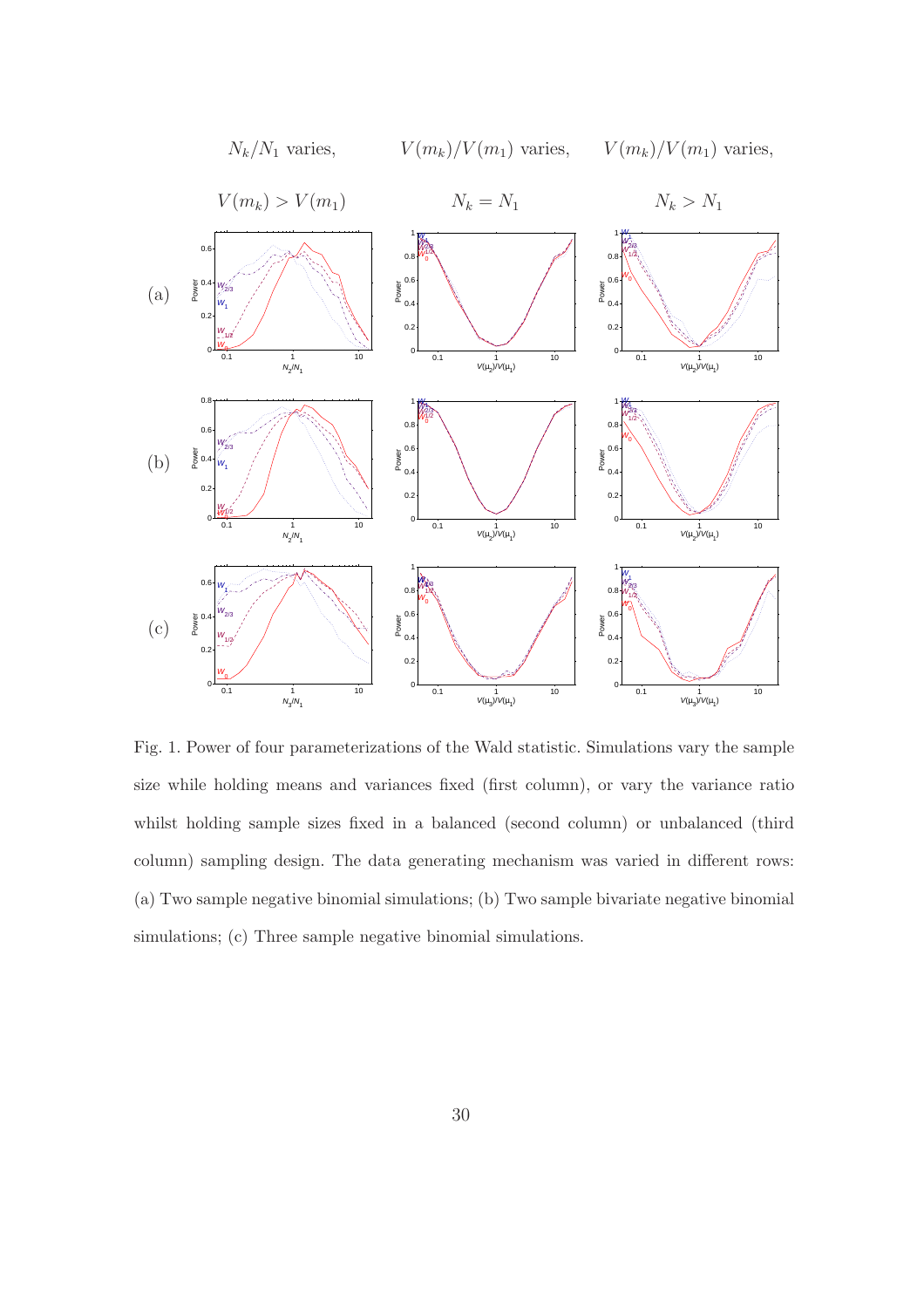

Fig. 2. Comparison of the power of S with that of  $W_1$ , and comparison of  $-2 \log L$  with  $W_{2/3}$ , in simulations varying the sample size ratio whilst holding means and variances fixed. In all cases,  $m_1 < m_2 \ (< m_3$ ), similarly for variances. (a) Two sample negative binomial simulations; (b) Two sample bivariate negative binomial simulations; (c) Three sample negative binomial simulations. Note that  $-2 \log L$  is undefined for GEE's, so in (b) only  $S$  and  $W_1$  are shown.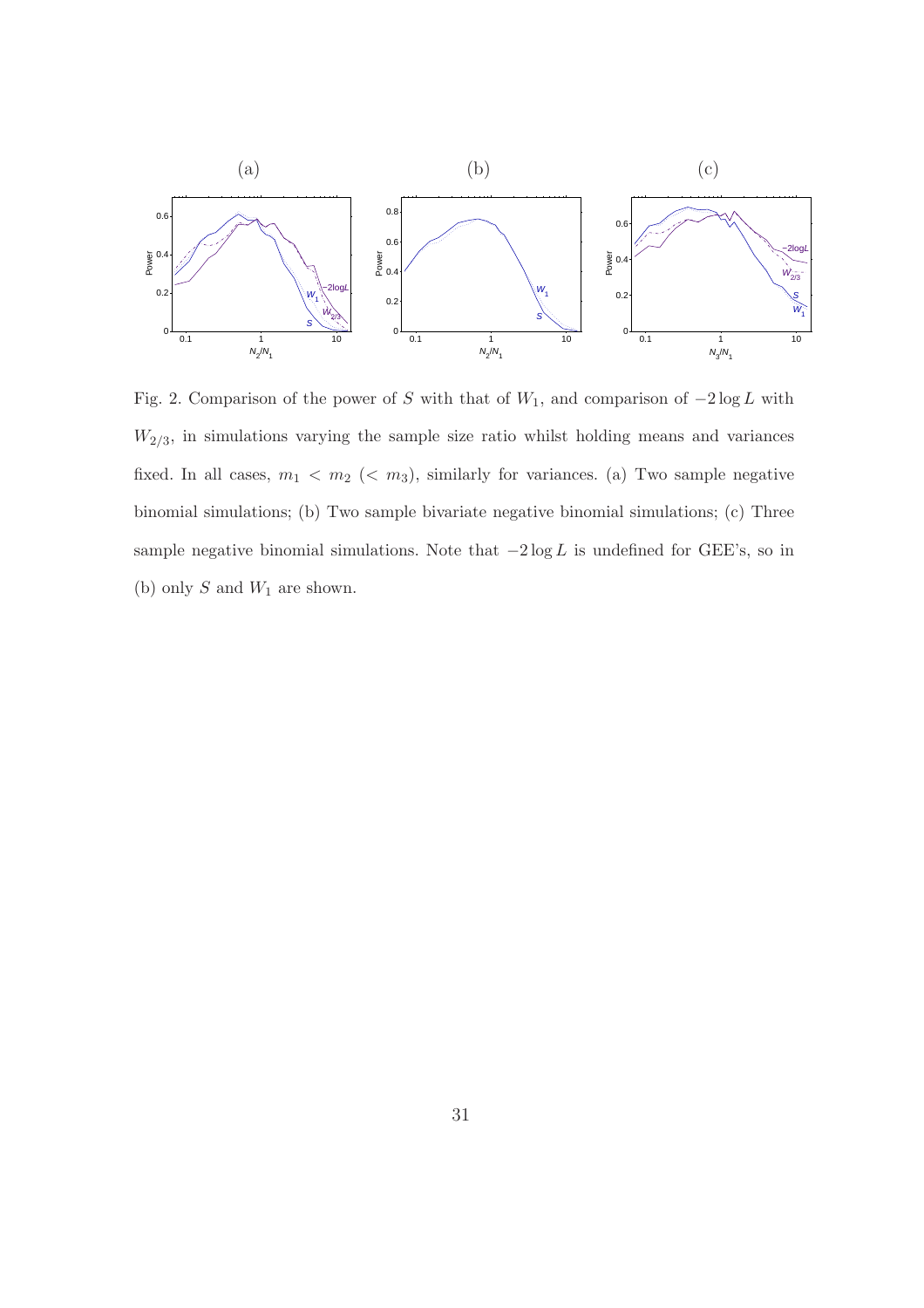Table 1

Counts of the abundance of amphipods, order Amphipoda, and cockroaches, order Blattodea, obtained from 10 sites near Sydney, Australia. Two sites were controls (C), eight had undergone regeneration (R).

| Site                                                                             |           | $C1 \quad C2$ |             |  | R1 R2 R3 R4 R5 R6 R7 R8 |                                 |                  |
|----------------------------------------------------------------------------------|-----------|---------------|-------------|--|-------------------------|---------------------------------|------------------|
| $Amphipoda$ abundance $0 \t 0 \t 156 \t 31 \t 1 \t 52 \t 376 \t 159 \t 21 \t 11$ |           |               |             |  |                         |                                 |                  |
| <i>Blattodea</i> abundance                                                       | $3 \quad$ |               | 4 0 0 0 1 0 |  |                         | $\begin{matrix} 0 \end{matrix}$ | $\left( \right)$ |